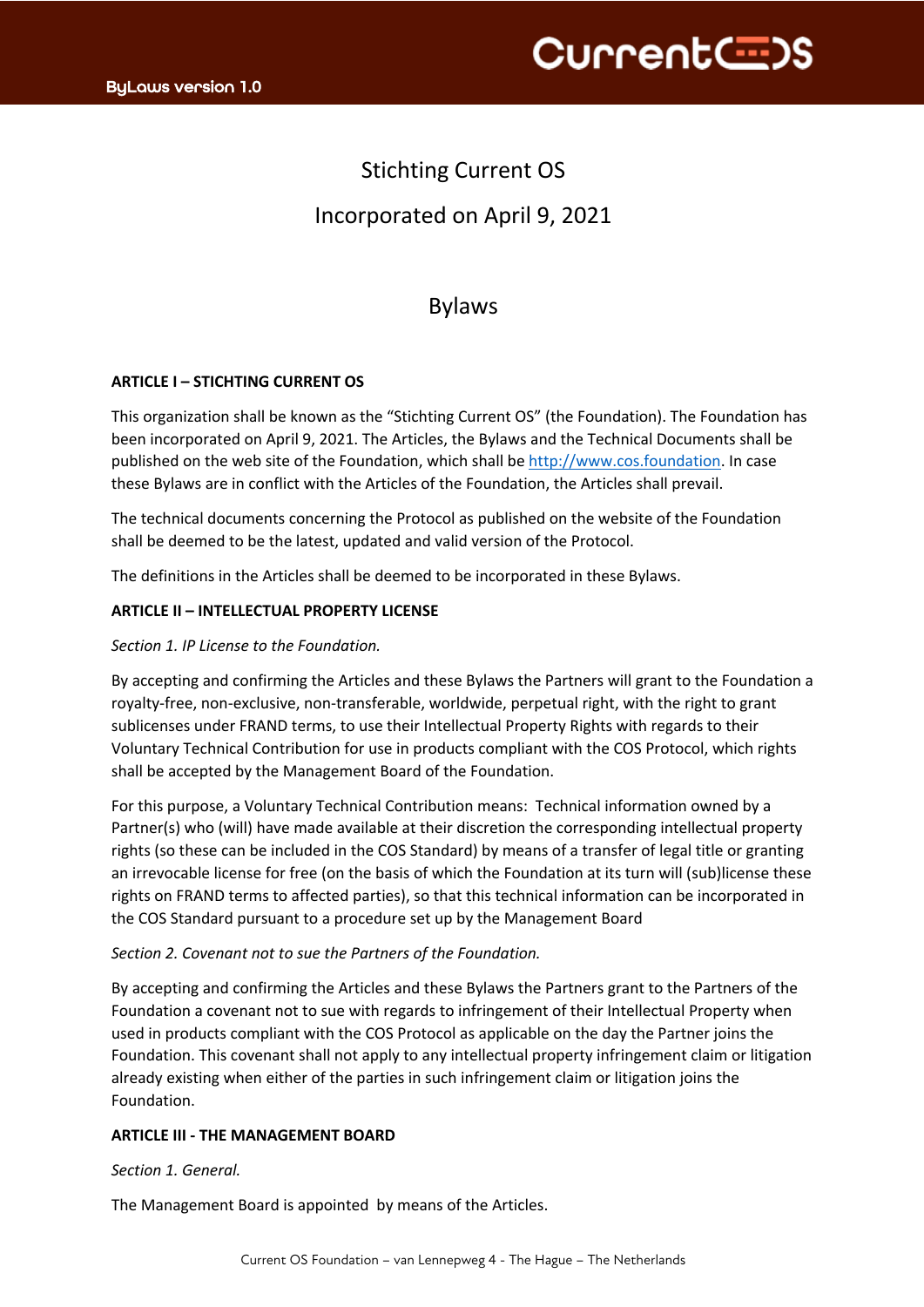# ByLaws version 1.0

#### $\overline{a}$ *Section 2. Appointment and termination of Management Board members B.*

The Management Board will appoint Management Board members B only by a unanimous vote of the complete Management Board. The termination of Management Board members B also requires a unanimous vote of the entire Management Board except the Management Board member which termination is being considered.

## *Section 3. Unanimous decisions.*

The decisions requiring unanimity are described in the Articles.

# *Section 4. Qualified majority decisions.*

Unless stated otherwise, resolutions of the Management Board shall be passed by a majority of at least two/third (2/3) of the valid votes cast, unless the Articles prescribe a larger majority. For the avoidance of doubt, the following decisions shall require a two-third (2/3th) majority vote of the Management Board:

- Any amendment of these Bylaws.
- Any amendment of the Stichting Current OS standard partnership agreement (Partnership Agreement) as attached to these Bylaws in Annex I.
- Any amendment of the Stichting Current OS standard supporter agreement (Supporter Agreement) as attached to these Bylaws in Annex I.
- Any deviation from the standard Partnership Agreement in individual cases.
- The approval of amendments of the COS Protocol.
- The creation of special committees in the Foundation and the establishment of the committee's purpose and mandate.
- The termination of individual Partnership Agreements.
- The determination of the annual Partner contribution and associated IP license rights, to be divided in a Bronze Partner, Silver Partner and Gold Partner contribution.
- Invitation of Supporters and termination of relationship with Supporters.
- Any remuneration granted to a Management Board Member.

## *Section 5. Meetings.*

Meetings of the Management Board may be scheduled at such times and at such places as the Management Board deems appropriate and shall be conducted at least annually and shall include a review of the accounts. A quorum shall consist of a majority of Management Board members. Any meeting that is adjourned may be continued without the presence of a quorum of the Management Board as long as all the Management Board members are given reasonable notice of the time and place such adjournment shall resume.

## (a) Special Meetings.

Special meetings of the Management Board, being meetings other than the required yearly Management Board Meeting, may be called by the President or by any two other Management Board members. The person or persons who call a special meeting of the management Board may decide the place for holding such special meeting.

# (b) Notice.

Notice of any special meeting shall be given at least one (1) week before the meeting by written notice specifying the date, time, and purposes of the meeting. Any Board Members may waive notice of any meeting, before or after the meeting, as provided in these Bylaws. Attendance of any Management Board members at a meeting constitutes waiver of notice of such meeting, except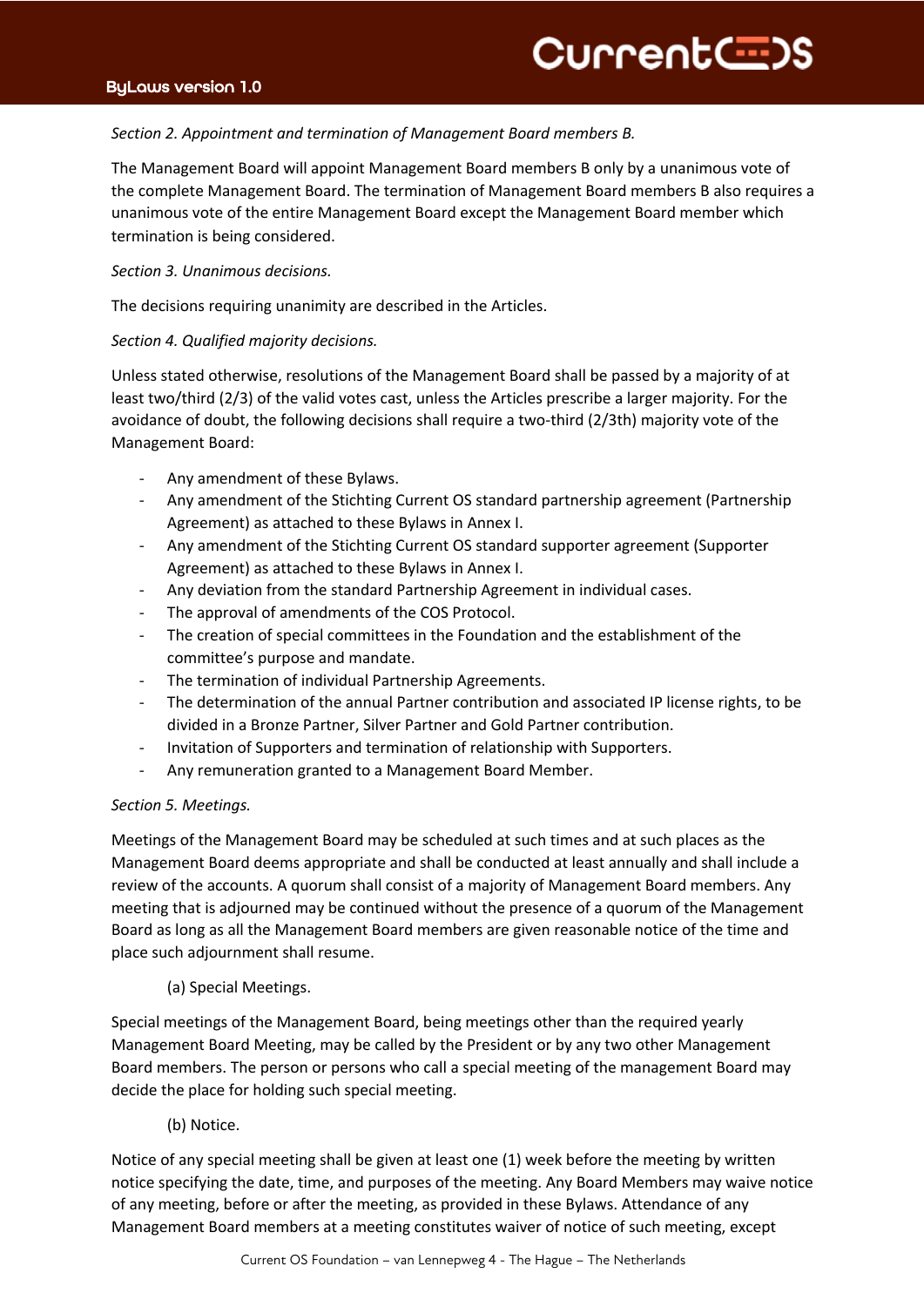# ByLaws version 1.0

TitleB when such Management Board member attends the meeting for the express purpose of objecting, at the beginning of the meeting, to the transaction of any business because the meeting is not lawfully called or convened.

CurrentC=>S

(c) Manner of Acting.

The act of the majority of the Management Board members present at a meeting at which a quorum is present shall be the act of the Management Board. Such actions shall take the form of resolutions and shall be included in the corporate records of the Foundation.

(d) Presumption of Assent.

A Management Board member who is present at a meeting of the Management Board at which action on any corporate matter is taken shall be presumed to have assented to the action taken, unless the Management Board member votes against such action or abstains from voting on such action. A management Board member may abstain from voting on an action only if such abstention is on account of an asserted conflict of interest or due to compliance with antitrust laws.

(e) Constructive Presence at a Meeting.

A Management Board member may participate in a meeting of such board by means of a conference telephone or online, by means of which all persons participating in the meeting can hear each other at the same time. Participating by such means shall constitute presence in person at a meeting.

#### *Section 6. Voting Means.*

Voting on all matters, including the election of Management Board members, may be conducted by mail, electronic mail, facsimile transmission, chat software, video conferencing, or other similar verifiable means.

#### *Section 7. Reserved Powers.*

The Management Board shall be empowered to make any and all regulations, rules, policies, user agreements, terms of use, and other such decisions as may be necessary for the continued functioning of the Foundation not inconsistent with these Bylaws.

## **ARTICLE IV - OFFICERS AND DUTIES**

#### *Section 1. Number.*

The Management Board shall elect the following officers: a President, a Secretary, a Treasurer, and such other officers as the Management Board from time to time may appoint. The President and the Treasurer must be under a contractual relation with a Management Board Member Company in order to qualify for such position.

#### (A) President.

The President shall, when present, preside at all meetings of the Management Board. The President shall have general supervision of the affairs of the Foundation. The President may represent the Foundation, with the Secretary or any other proper officer of the Foundation thereunto authorized by the Management Board, except in cases where the signing and execution thereof shall be expressly delegated by the Management Board or by these Bylaws to some other officer or agent of the Foundation, or shall be required by law to be otherwise signed or executed. The President shall in general perform all duties as from time to time may be assigned thereto by the Management Board, in accordance with the Articles and these Bylaws, such as ensuring proper voting.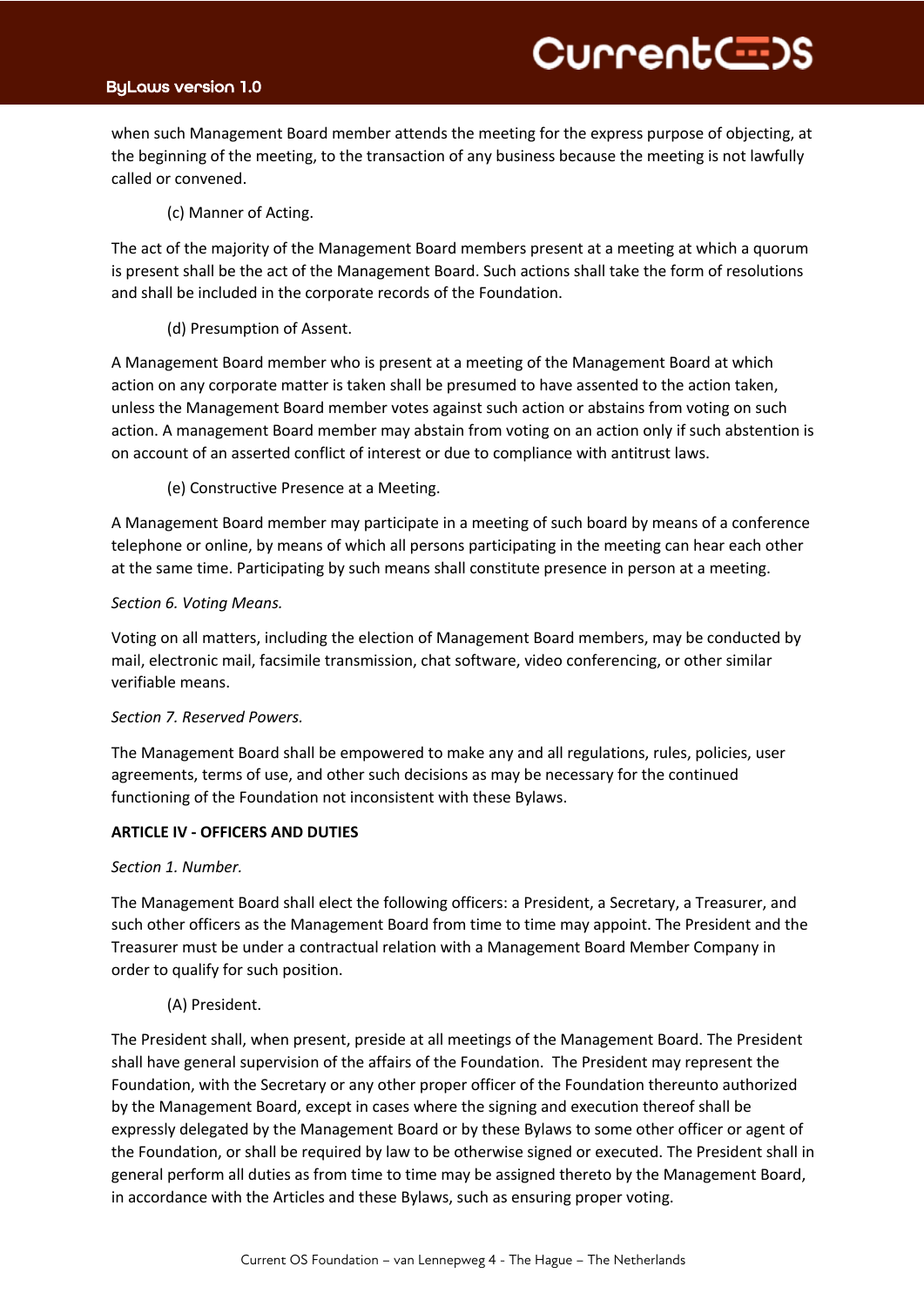$\overline{z}$ The President can request advice from the Advisory Committee.

Any delegation of tasks attributed to the President requires approval of the Management Board.

(B) Committee Chairs.

Board committee chairs shall perform the duties and have the powers set forth in the charters of the Committees of which they are the chair and as determined by the Management Board from time to time. The Committee Chairs shall report to the President. Only Gold Partners or representations of Gold Partners can qualify as a Committee Chair.

(C) Secretary.

The Secretary shall act as secretary of each meeting of the Management Board. In the absence of the Secretary, the presiding officer of the meeting will appoint a secretary of the meeting. In addition, the Secretary shall coordinate with other staff to give notices of all meetings of the Management Board, keep minutes of such meetings, maintain corporate records, and in general, perform all duties incident to the office of Secretary and such other duties as the Board may from time to time assign to the Secretary. The Secretary coordinates external legal advice where required and shall administratively support new Partners of the Foundation. The Secretary may delegate certain duties as necessary.

# (D) Treasurer.

The Treasurer shall prepare an annual budget, as well as such other operating budgets and income estimates as may be requested. The Treasurer shall also present a complete financial report of the Foundation at least annually. The Treasurer shall have charge and custody of and be responsible for all funds and securities of the Foundation; receive and give receipts for monies due and payable to the Foundation from any source whatsoever, including the contributions of the Partners, and deposit all such monies in the name of the Foundation in such banks, trust companies, or other depositories as shall be selected in accordance with the provisions of these Bylaws; review the financial operations of the organization and advise with the Secretary on financial matters, including audits; make financial reports to the Management Board.

Any delegation of tasks attributed to the Treasurer requires the approval of the Management Board.

## *Section 2. Term.*

The Officers shall be elected for a one-year (1 year) term. The term shall automatically renew and continue until replaced or removed by approval of the Management Board or resignation.

The terms of the President and / or the Treasurer shall automatically and immediately end once they are no longer under a contractual relation with Board Members Companies.

## *Section 3. Vacancies.*

A vacancy, however occurring, in any office may be filled by the Management Board for the unexpired portion of the term.

## *Section 4. Resignations.*

Any elected or appointed officer of the Foundation may resign at any time by giving written notice to the Foundation through the President. Any such resignation shall take effect at the time specified therein, or, if the time be not specified therein, upon its acceptance by the Management Board.

## **ARTICLE V – THE ADVISORY BOARD**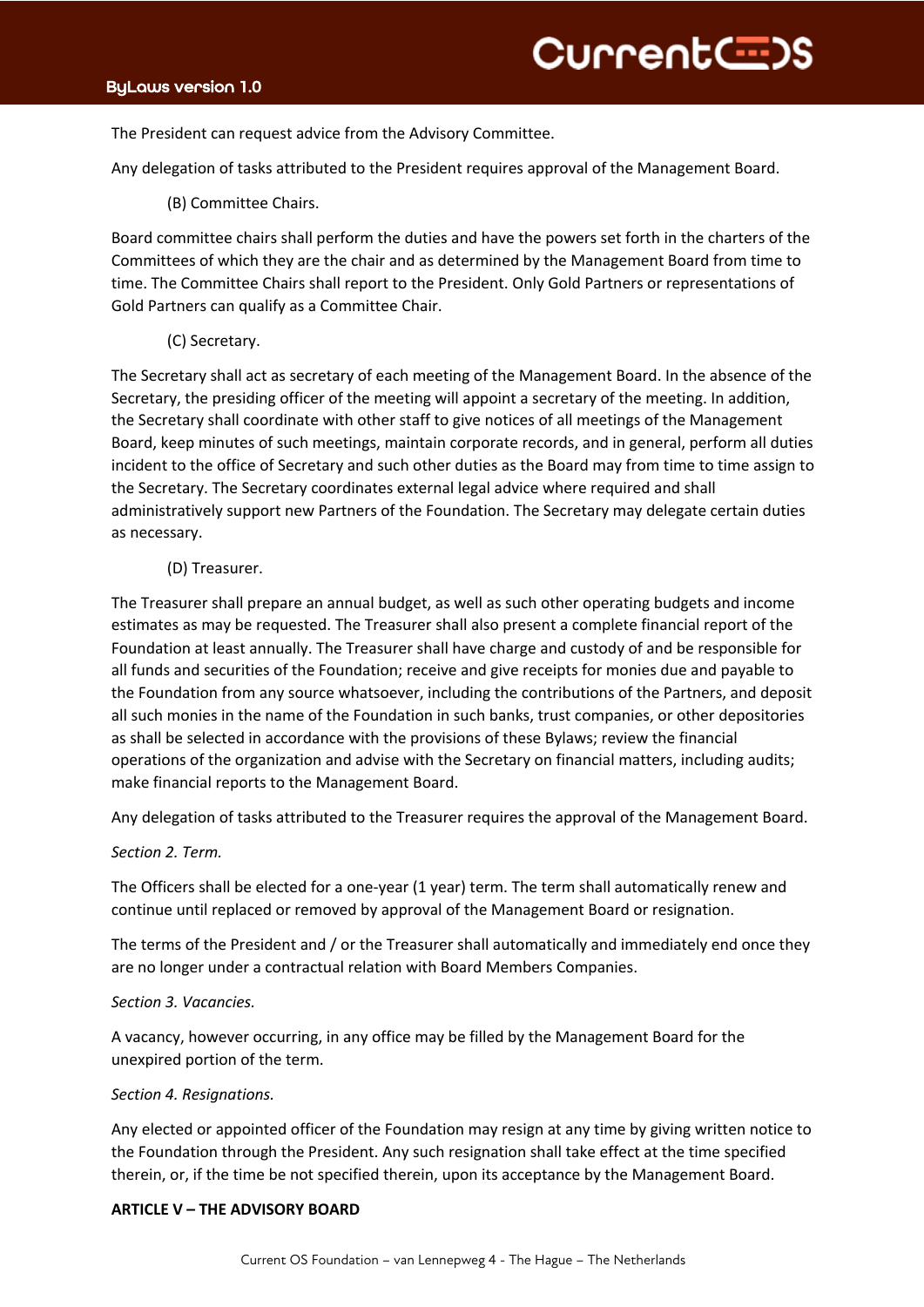# ByLaws version 1.0

#### $\overline{a}$ *Section 1. Institution.*

The Management Board may institute an Advisory Board, consisting of natural persons, whose task shall be to give the Management Board advice, requested and non-requested.

#### *Section 2. Tasks.*

The advisory Board shall provide legal advice to the Management Board, especially related to Antitrust laws and regulations. The Advisory Board shall review Management Board meeting agenda's prior to Management Board meetings, Management Board resolutions and Management Board meeting minutes.

## *Section 3. Remuneration.*

Any remuneration of the Advisory Board should be approved in advance by the Management Board in advance of the services rendered.

#### **ARTICLE VI - COMMITTEES**

#### *Section 1. Institution.*

The Management Board may institute one or more committees. The Management Board shall in any event, immediately after the incorporation of the Foundation institute the following committees:

- A Technical Committee:
- A Standardisation Committee;
- A Marketing Committee (to promote the use of Current/OS); and
- A Partner Relationship Committee.

## *Section 2. Management of a Committee.*

Upon institution of a Committee, the Management Board will approve a Committee Chair who is or who represents a Gold member. The Committee Chair reports to the Management Board and may appoint such other officers as the Committee Chair deems required.

## *Section 3. Members.*

In addition to the Committee Chair, it is intended that each Committee shall have a member who is or who represents a Gold member and a member who is or who represents a Silver member.

A vacancy, however occurring, may be filled by the Committee Chair for the unexpired portion of the term. The Committee members shall be nominated for a one-year (1 year)) term. The term shall automatically renew and continue until replaced or removed by the Committee Chair or resignation.

The term of the Committee Chair shall automatically and immediately end once the Committee Chair no long qualifies as a Gold Partner or no longer represents a Gold Partner.

Partners wanting to participate in a Committee must: (a) apply in writing to the Management Board via email or other written notice to participate; (b) notify the Management Board of each individual person representing such Partner who wants to join a Committee or prospective Committee;; and (c) comply with all of the terms and conditions of the Articles, these Bylaws and the Partner Agreement and other policies and procedures, as may be adopted and/or revised from time-to-time by the Management Board.

*Section 4. Voting.*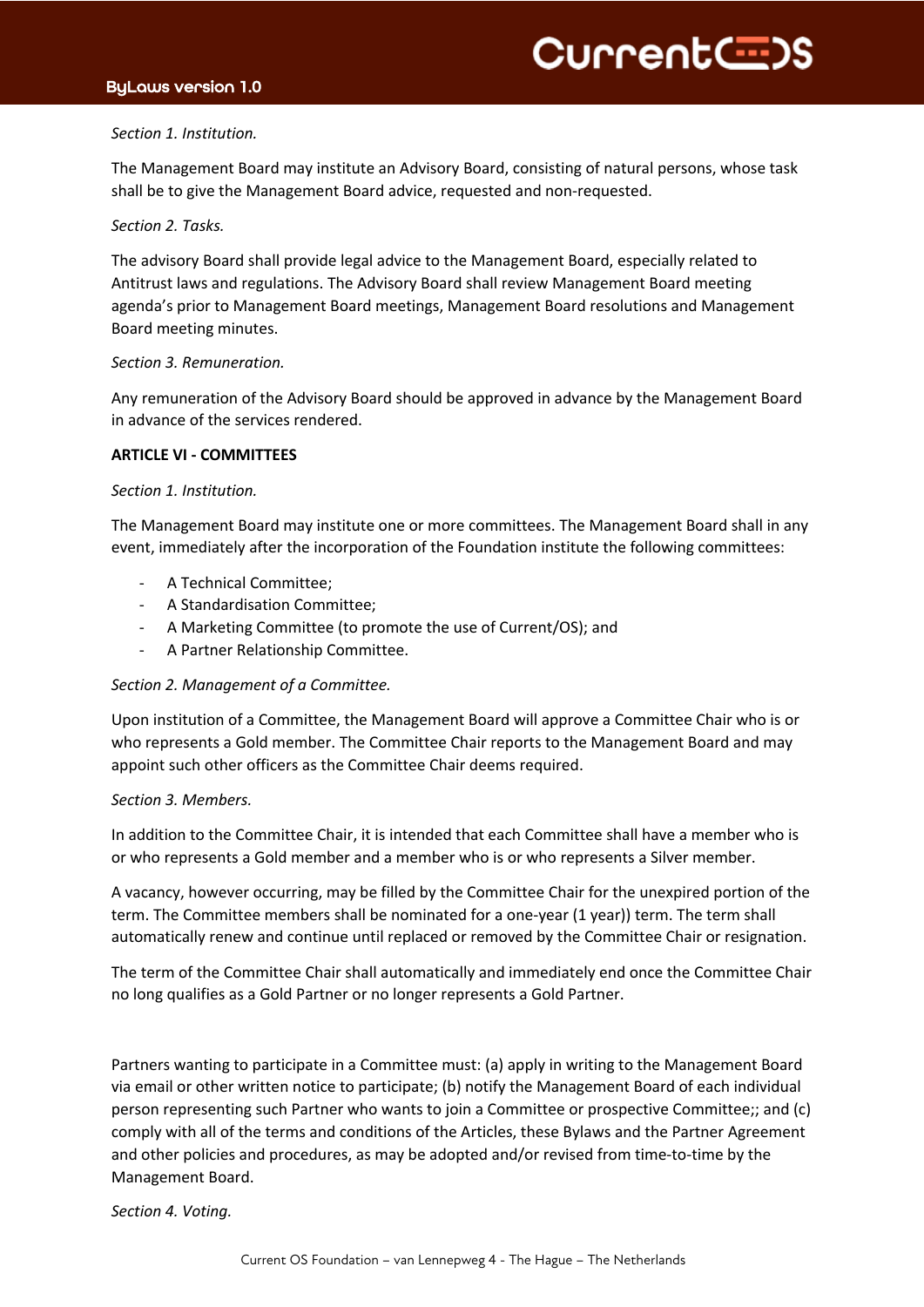# Current<del>C D</del>S

# ByLaws version 1.0

 $\overline{H}$   $\overline{H}$ The decisions of a Committee require a majority of the cast votes. The Committee Chair shall have a veto right on all decisions. Voting on all matters, including the nomination of Committee members, may be conducted by mail, electronic mail, facsimile transmission, chat software, video conferencing, or other similar verifiable means. Proxy voting shall not be allowed.

#### *Section 5. Meetings.*

Committee meetings shall be scheduled regularly by the Committee members and may be scheduled at such times and at such places as the Committee members deem appropriate. At least one committee meeting shall be conducted annually.

#### *Section 6. The Technical Committee.*

The Technical Committee shall have the following tasks and responsibilities:

- To define certification requirements for products;
- To identify and authorize testing centers and to maintain an up to date list of approved testing centers;
- To define a process for technical contributions of Partners including a FRAND Commitment;
- Review technical contributions of Partners for improvements to essential COS Intellectual Property;
- To update and maintain the technical documentation of the COS Protocol;
- To provide technical documentation for enabling the implementation of the COS protocol, which documentation shall consist of (i) required software (ii) required hardware designs and (iii) associated documentation;
- To train, identify and certify experts; and
- Any other tasks that the Management Board seems required and appropriate from time to time.

## *Section 7. Standardisation Committee.*

The Standardization Committee shall:

- Define publish and keep up to date the COS Protocol; and
- Promote the COS protocol with relevant standardisation bodies.

## *Section 8. Marketing Committee*

The Marketing Committee shall:

- Prepare and present to the management Board a yearly marketing budget;
- Manage and organize promotional events and actions;
- Manage the registration and maintenance of relevant trademarks;
- Register and manage the Foundation's website www.cos.foundation.
- Define marketing benefits associated with the various partnership levels;
- Maintain an updated list of all Partners; and
- Promote the Foundation with potential Partners and support the joining process of new Partners.

## **ARTICLE VII – PARTNER CONTRIBUTION**

## *Section 1. Partner Contributions.*

In accordance with Article II, Section 4 above, the yearly Partner contributions as described in the relevant Partner Agreement are determined by the Management Board. The Partners are obliged to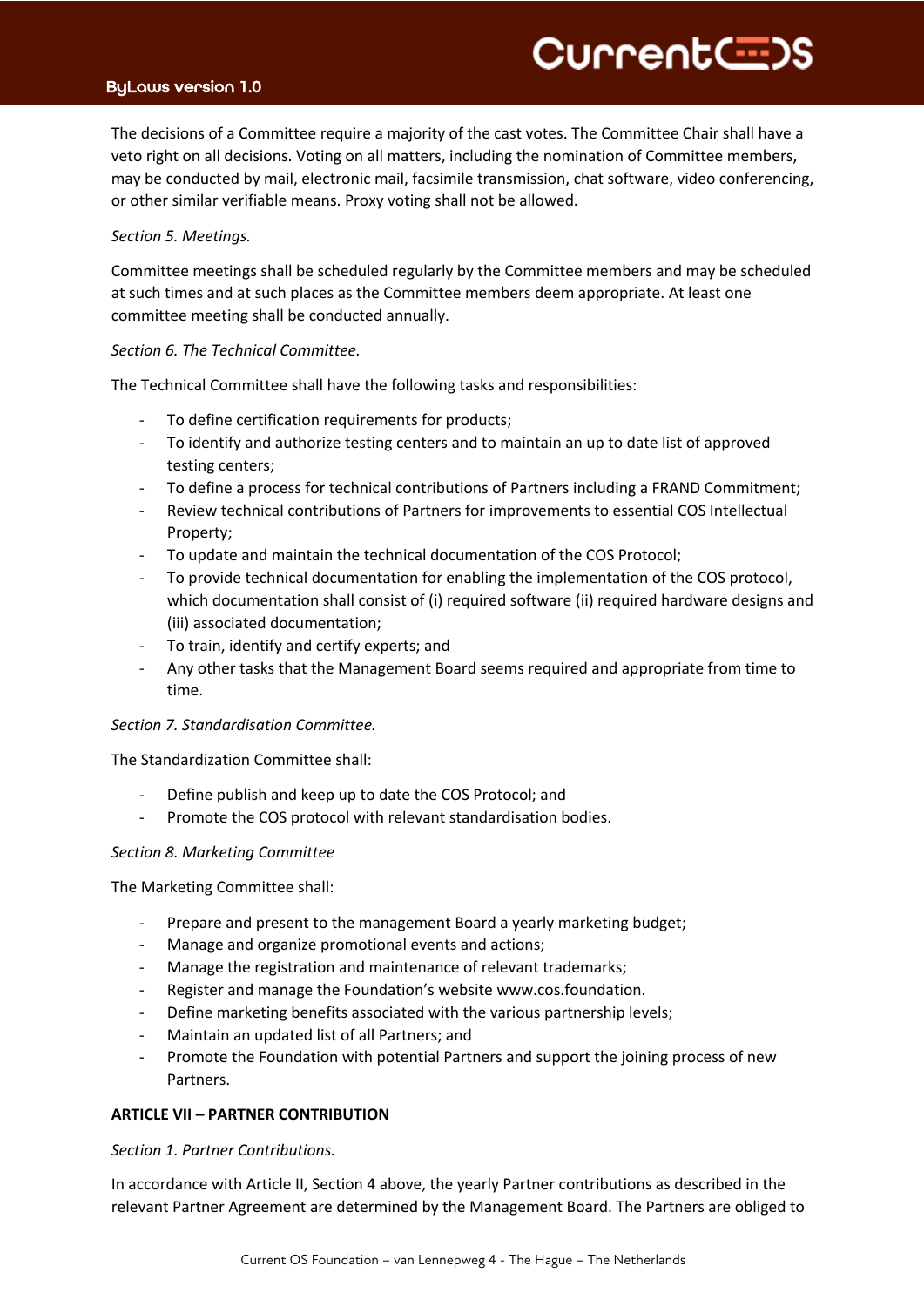# Current<del>C :</del>)S

## ByLaws version 1.0

TitleB pay their respective yearly contribution within two (2) weeks after receiving the contribution invoice from the Treasurer. The contribution are publicly available on the Foundation's website and shall be considered for the calendar year and paid in prorate as of the day of joining.

The payment of the yearly Partner contribution shall entitle the relevant Partner to an IP license and associated IP license rights as defined in the Partner Agreement. The field of use of the IP license will depend on the contribution level (Bronze, Silver or Gold).

The Management Board has the ability to defined special conditions, which shall be publicly defined and under which the Partner's contributions can be discounted.

#### **ARTICLE VIII – SUPPORTER AND EXPERTS**

#### *Section 1. Supporters.*

Supporters of the Foundation shall be companies or other organisations that have been recognised by the Management Board as such. Supporter are mentioned on the foundation website or on Foundation.

Supporters can also be invited to participate in Committees or benefit of foundation marketing activities. Such invitation can be subject to an one time contribution or a recurring contribution .

#### *Section 2. Experts.*

Experts are individuals that have been unilaterally recognized by the Technical Committee as such under the rules and requirements established by the Technical Committee.

#### *Section 3. Certified Supporters*

Certified Supporters are Supporters that have been certified by the Technical Committee as such under the rules and requirements established by the Technical Committee. A Certified Supporter must have a contractual working relation with at least one (1) Expert.

#### **ARTICLE IX - WAIVER OF NOTICE**

Unless otherwise provided by law, whenever any notice is required to be given under the provisions of these Bylaws or under the provisions of the Articles, a waiver thereof in writing, signed by the person or persons entitled to such notice, or by electronic means sufficient to authenticate the sender, date and time, whether before or after the time stated therein, shall be deemed equivalent to the giving of such notice.

#### **ARTICLE X - MISCELLANEOUS**

*Section 1. Choice of Law.*

These Bylaws shall be subject to the laws of The Netherlands.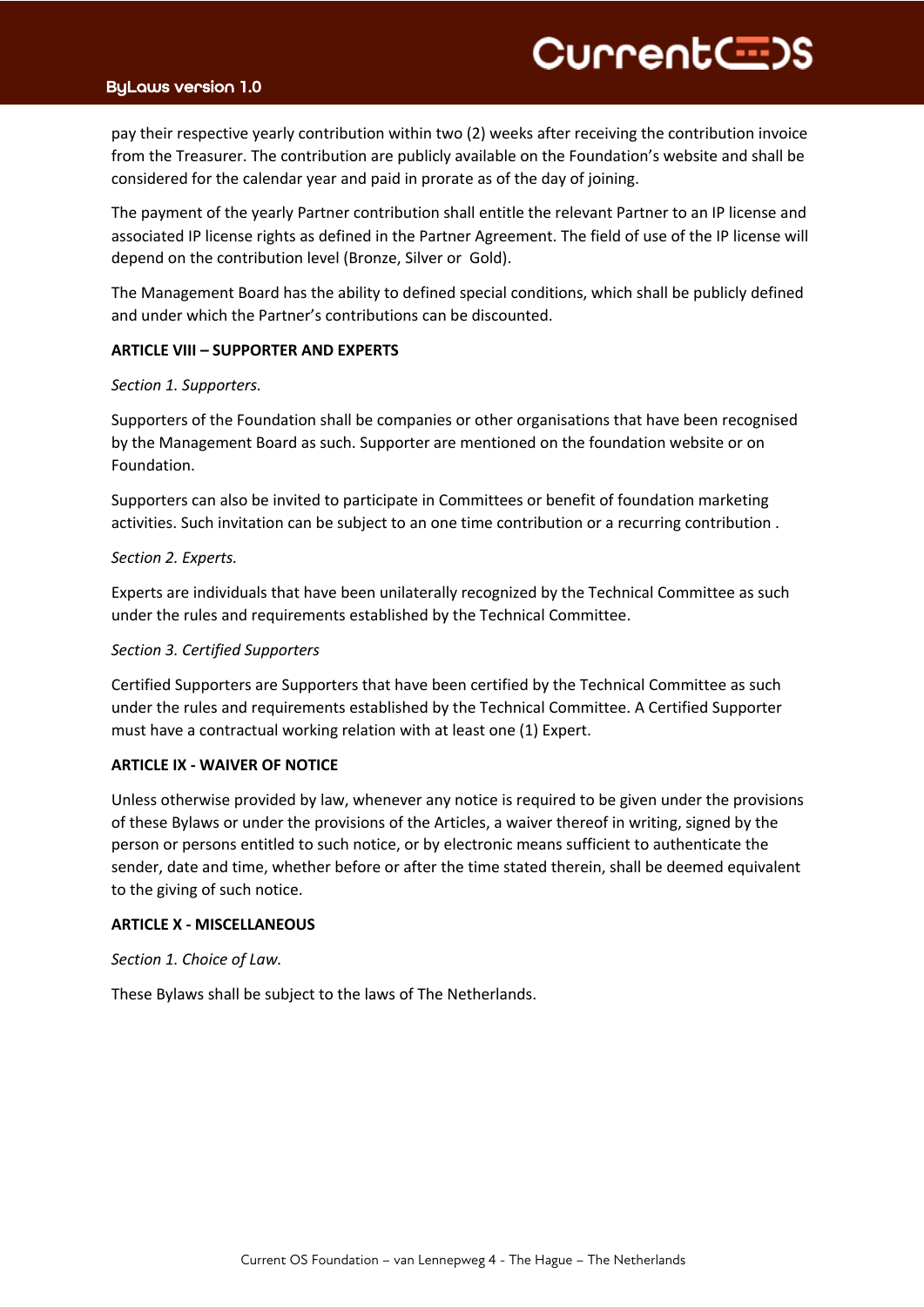# **ANNEX I**

**Amendment Partner Agreement Version 1.5**

# STICHTING CURRENT OS

# PARTNER AGREEMENT

# Between

Stichting Current OS, a foundation under the laws of the Netherlands having its registered office address at van lennepweg 4, 2597LJ The Hague, The Netherlands.

And

[NAME PARTNER], a company incorporated under the laws of [COUNTRY], having its registered office address at [ADDRESS], ("Partner")

Hereinafter to be referred to individually as Party or jointly as Parties

The Partner indicates that at the moment of signing this agreement, the company or the group of companies the Partner forms part of, has [ DEFINE! less than 250 / more than 249 ] full time employees on its payroll and shall join as a [DEFINE! Bronze / Silver / Gold ] Partner

# TERMS AND CONDITIONS

# Definitions

- (i) "Affiliate" means any entity that is directly or indirectly controlled by, under common control with or that controls the subject Party. For purposes of this definition control means direct or indirect ownership of or the right to exercise (a) greater than fifty percent (50%) of the outstanding shares or securities entitled to vote for the election of directors or similar managing authority of the subject entity; or (b) greater than fifty percent (50%) of the ownership interest representing the right to make the decisions for the subject entity; provided, however, that in each case such entity shall be deemed to be an Affiliate only so long as such ownership or control exists and is more than fifty percent (50%).
- (ii) "Authorized Testing Center" means a testing center authorized by the Foundation in writing for the testing of products or components thereof (whether a chip, subsystem, or end user product) that claim conformance to the Protocol, COS Essential Intellectual Property Rights and/ or that bear any Adopted Trademarks.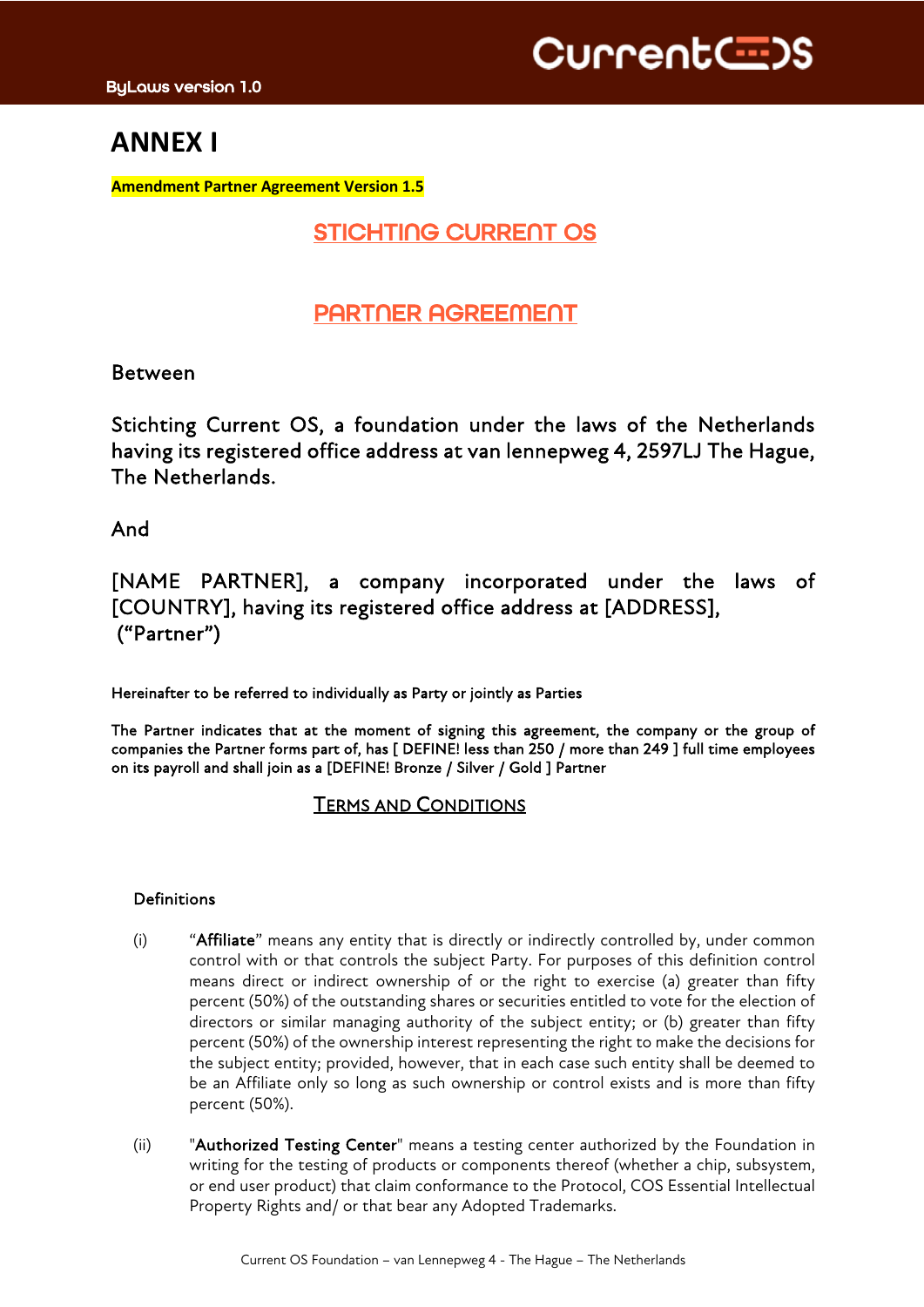- $(iii)$ "Committee" means one or more committees the Management Board may institute. The Management Board shall in any event institute the following committees: a Technical Committee, a Standardisation Committee and a Marketing Committee.
- (iv) "COS Essential Intellectual Property Rights" means the rights granted to a Partner to allow such Partner to manufacture a product capable to function in a system based on the Current OS Protocol (COS). We refer to the website for an exact specification of the rights granted depending on the type of partnership the partner opted for.
- (v) "COS Testing Requirements" means a set of testing requirements a product needs to fullfill in order to get certified by an Authorized Testing Center
- (vi) "FRAND terms" means fair, reasonable, and non-discriminatory terms.

# **1.** General

The Stichting Current OS ("Foundation") is organized as a non-profit organization incorporated on April 9, 2021] under the laws of the Netherlands. The Articles of Incorporation ("Articles") and the Bylaws of the Foundation are available on the Foundation's website http://www.cos.foundation ], as such documents may be amended by the Foundation from time-to-time. In time, the Foundation will adopt a specific charter detailing all the intellectual property rules between the Foundation and its Members ("IP Charter").

The Partner has declared to be willing to support the Foundation financially with a contribution as described under Section 3 below and the Management Board of the Foundation ("Management Board") has decided to admit the Partner.

By executing this Partner Agreement, Partner agrees to abide by the Articles and the Bylaws, and case maybe to the IP Charter.

## **2.** Purposes of the Foundation

The Foundation is formed to promote the use of the COS protocol ("Protocol"), whereby the objectives of the Foundation are to make the COS Standard a standard for electrical distribution, to market and further develop the Protocol, (to assist in) making the Protocol accessible for use by affected Parties, and to perform all such further acts and activities as are in the widest sense connected therewith, incidental thereto and/or which may be conducive thereto.

The Foundation shall make every effort inter alia to attain and accomplish its objectives by actively promoting the use of the Protocol, by providing access to the Protocol on FRAND terms, to continuously work on the technical evolution of the Protocol, and to get the Protocol accepted globally by the relevant organizations.

# **3.** Participation as a Partner; Dues and Fees

Upon entering into this Partner Agreement by Partner and the Foundation and the payment of the appropriate contribution, Partner shall hold the Partner status as defined above for a period of twelve (12) months commencing on the acceptance date.

The contribution for the first twelve (12) months shall be specified in Annex I of this Partner Agreement.

Partner may renew its Partner status for subsequent twelve (12) month periods by paying any then-current annual contribution established by the Management Board. Failure to pay the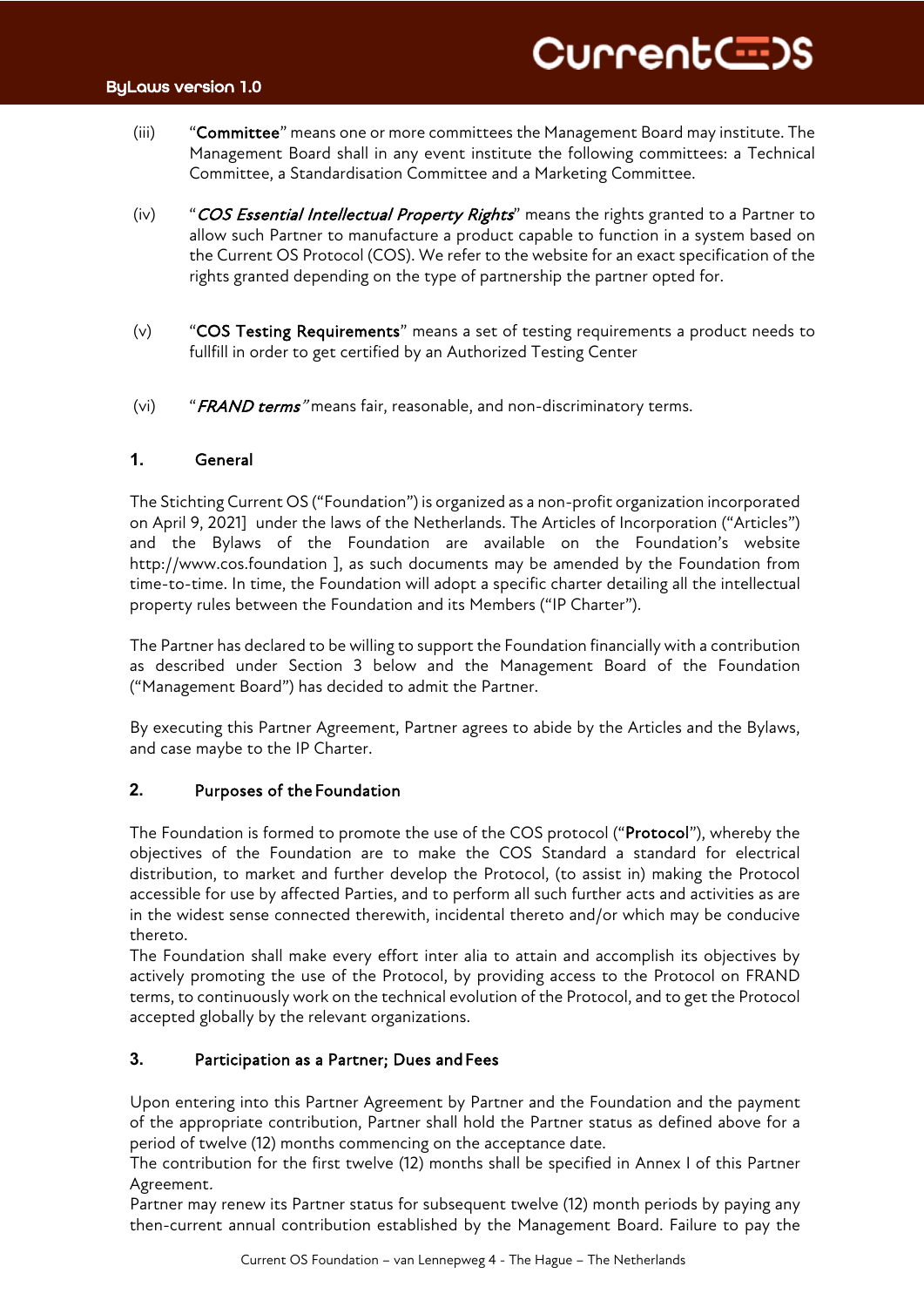# CurrentC=>S

# ByLaws version 1.0

annual contribution when due shall result in termination and/or non-renewal of the Partner Agreement. The contribution is non-refundable. The Management Board may increase or decrease the annual contributions for the various levels (Bronze, Silver and Gold) in accordance with the Bylaws. All contributions shall be used in furtherance of the purposes of the Foundation. Upon expiration or termination of the Partner Agreement, all rights and privileges provided and/or granted to Partner and/or any Affiliate of Partner pursuant to Section 4 of this Partner Agreement and/or pursuant to any policies and procedures of the Foundation shall terminate.

# **4.** Duties and Rights of Partners

The duties, rights, privileges and obligations of Partners shall be determined by the Management Board from time-to-time.

- **(a)** COS Essential Intellectual Property License; Subject to the terms and conditions of this Partner Agreement, the Foundation hereby grants to the Partner and its Affiliates who agree to be bound to this Agreement, a nonexclusive, nontransferable, nonsublicenseable, worldwide license to use COS Essential Intellectual Property Rights under FRAND terms, solely to make (including design and develop), have made (including have designed and have developed), use, import, and directly and indirectly, offer to sell, sell, lease, promote and otherwise distribute COS related products and solutions. Partner understands and agrees that it has no license to patent COS related claims.
- **(b)** Copyright license; Per the effective date of this Agreement the Foundation grants to Partner and its Affiliates who agree to be bound to this Partner Agreement a nonexclusive, royalty-free, non-transferable, non-sublicenseable, worldwide, perpetual copyright license to the technical material as provided by the Foundation to the Partner under this Agreement, provided that all reproductions thereof shall include any copyright notices and disclaimers as prescribed by the Foundation at any moment. Partner and its Affiliates confirm that the technical material provided to Partner under this Agreement, including the COS Protocol can and will change over time. Partner and its Affiliates confirm that the Foundation cannot be held liable if backward compatibility cannot be guaranteed or achieved due to amendments and updates to the technical material.
- **(c)** COS Trademark License; The Foundation created and adopted trademark(s) and logos (collectively the "Adopted Trademarks") and trademark and logo usage guidelines (the "Trademark and Logo Usage Guidelines") as set forth in Attachment I, as may be modified from time to time by the Foundation. Subject to the terms and conditions of this Partner Agreement, including without limitation, compliance with the Trademark and Logo Usage Guidelines then in effect, the Foundation hereby grants to Partner and its Affiliates, a nonexclusive, nontransferable, worldwide license to use the Adopted Trademarks, for marketing purposes. Only Products certified by the Current OS Foundation are allowed to carry the COS Trademark. All goodwill associated with the use of the Adopted Trademarks shall accrue to the Foundation.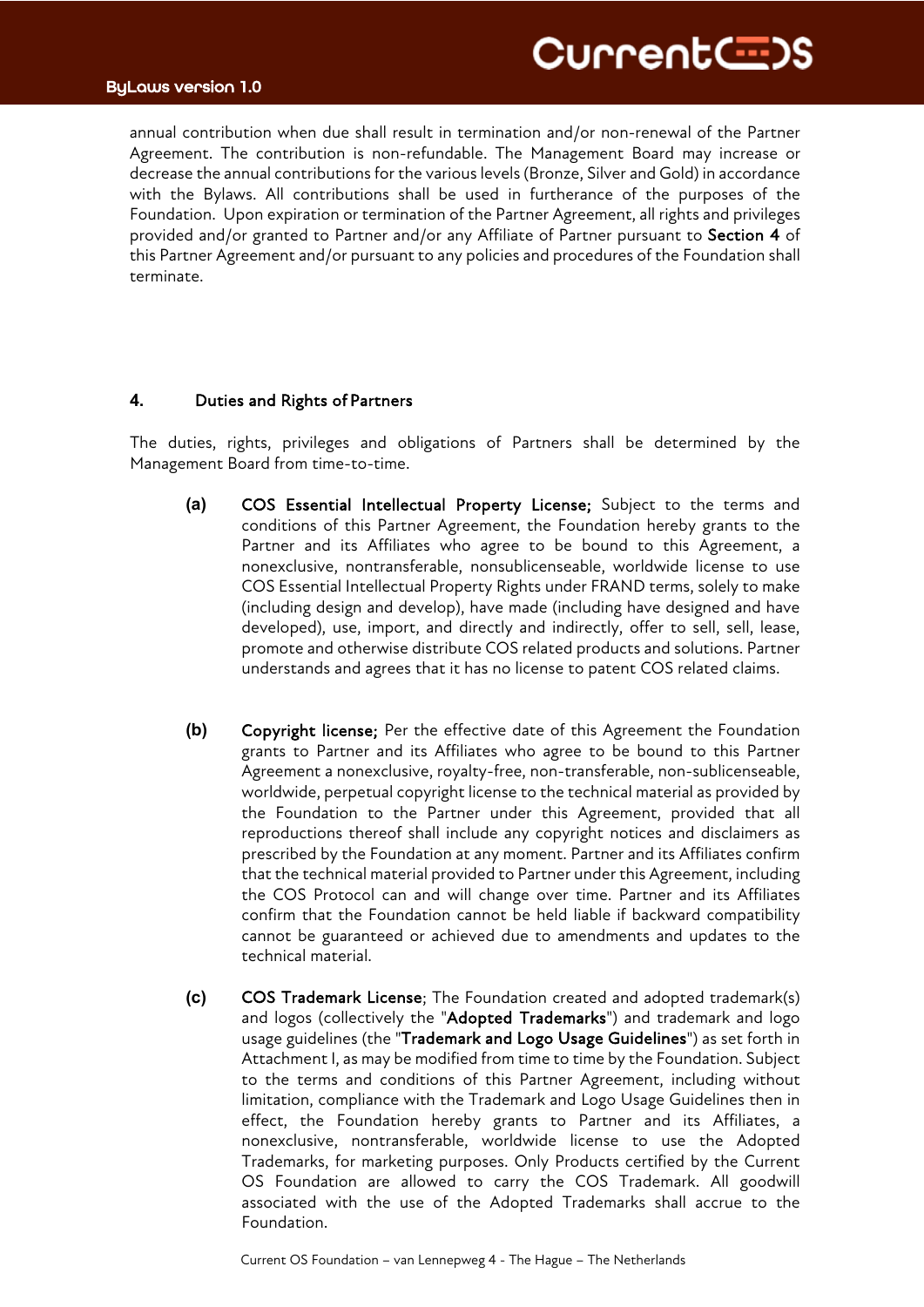- **(d)** Non-Circumvention; Partner agrees (i) that neither it nor any Affiliate has transferred patents nor granted exclusive licenses having COS Essential Intellectual Property Rights, and (ii) that it will not transfer patents or grant exclusive licenses having COS Essential Intellectual Property Rights, and (iii) that it will cause its Affiliates to refrain from transferring patents or granting exclusive licenses having COS Essential Intellectual Property Rights, for the purpose of circumventing such Partner's obligations under this Agreement.
- **(e)** Non-Assert; Subject to the terms and conditions of this Agreement, Partner and its Affiliates hereby agree not to bring, commence, maintain or prosecute any action or other proceeding based on any COS Essential Intellectual Property Rights and/or Adopted Trademarks that they may now or in the future own or control, or to otherwise assert any such COS Essential Intellectual Property Rights and/or Adopted Trademarks, worldwide, against any Management Board member, Advisory Board member, Supporter, Expert or fellow Partner, solely to enable others to make (including design and develop), have made (including have designed and have developed), use, import, and directly and indirectly, offer to sell, sell, lease, promote and otherwise distribute COS related products and solutions provided that such non-assertion agreement shall not extend to any part or function of a product in which a COS related product or solution is incorporated that is not itself a COS related product or solution.
- **(f)** Partner's License Grant(s); Except as provided below, Partner(s) can at their discretion grant to all fellow Partners and/or to the Foundation a license for any of its contributions to COS Essential Intellectual Property Rights under FRAND terms which are developed by such Partner (a Voluntary Technical Contribution). Partner shall grant the Foundation and all fellow Partners a worldwide, irrevocable, nonexclusive, nontransferable, fully-paid up, royalty free copyright license to copy, modify, disclose, reproduce, prepare derivative works of, public display, publicly perform, and distribute Partner's contribution(s) to the COS Essential Intellectual Property Rights.
- **(g)** Partner's Trademark License; Partner agrees that the Foundation shall have the right to list Partner's name and logo on the Foundation website and in advertising and promotional materials, in accordance with written (and electronical) instructions provided to the Foundation by the Partner. Except as provided herein or as may be agreed by the Parties in writing, neither Party shall use the name or any trademark or logo of the other Party without such other Party's prior written consent.
- **(h)** Marketing Benefits; Under this Partner Agreement, the Partner have the marketing benefits as specified in Annex I:
- **(i)** Testing Procedure; Prior to producing or distributing, or permitting any such production or distribution, of a product, or component thereof, that claims conformance to the Protocol and/or COS Essential Intellectual Property Rights or that bears any Adopted Trademarks, the Partner shall reasonably test a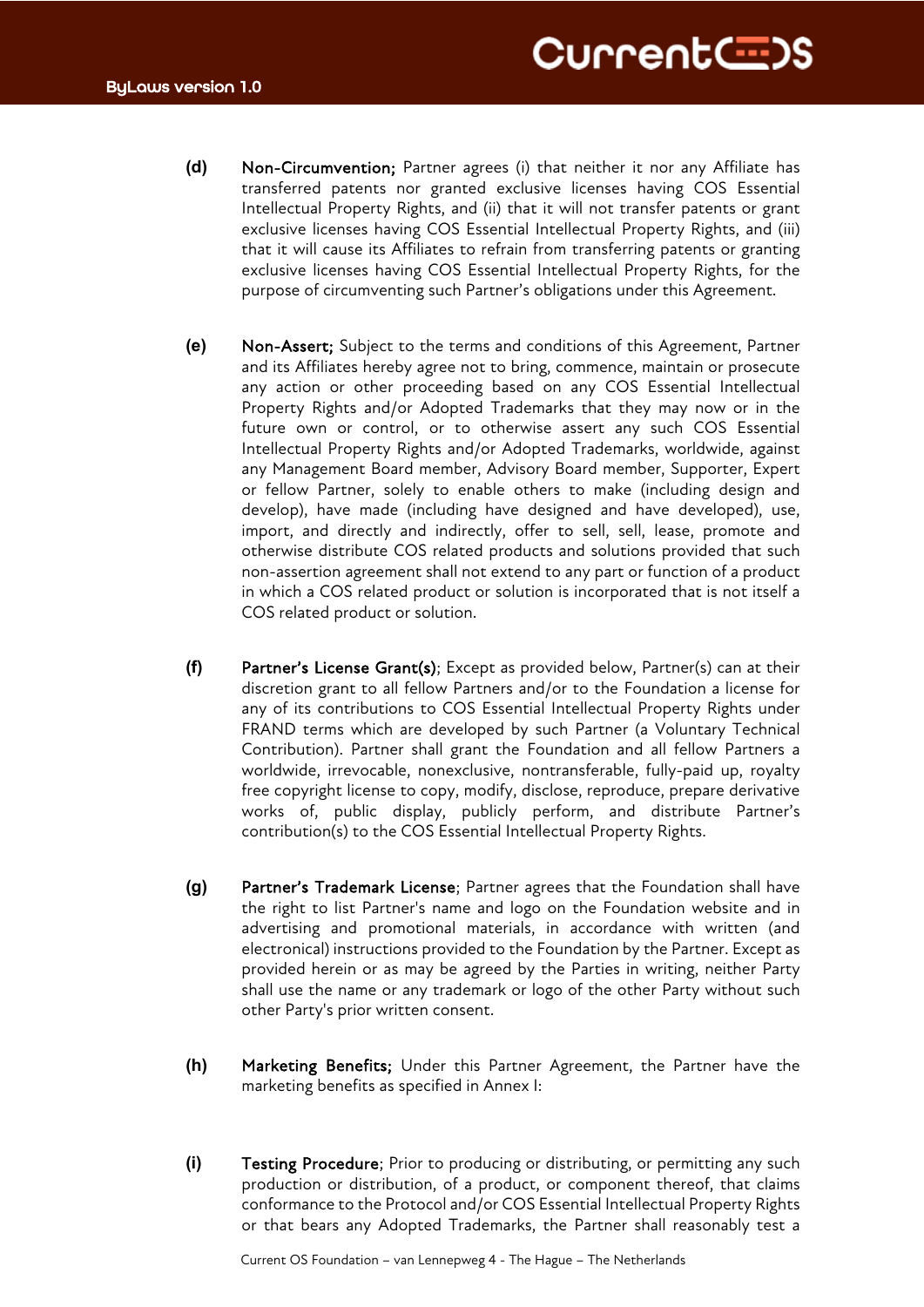representative sample of such product to establish compliance with the COS Testing Requirements. Partner shall be solely responsible for all testing results. Partner shall be solely responsible for its expenses associated with such compliance testing. Upon the Foundation's request, Partner shall provide the Foundation with a sample of any product(s) purported to be a licensed product for compliance testing. The Foundation can ask an Authorized Testing Center to conduct compliance testing on such product(s) based on the COS Testing Requirements. Partner shall reasonably co-operate in all such testing.

If the Authorized Test Center determines, in its reasonable discretion, that such product(s) do not in fact comply with the COS Testing Requirements, then the Foundation may require that Partner promptly cease use of the Adopted Trademarks until such time as an Authorized Testing Center certifies that such product(s) do in fact comply with the COS Testing Requirements. Failure to provide such samples, reasonably cooperate in such testing, to make commercially reasonable efforts to cause such product to pass such compliance testing, or to promptly cease the use of the Adopted Marks when requested shall be a material breach of this Partner Agreement.

- **(j)** Partner Meetings and Committees; In the course of every financial year at least one Partner Meeting shall be held, at which among other issues shall be dealt with an explanation to the annual accounts of the Foundation and additional financial information by the Management Board. The Management Board shall also convene a Partner Meeting if a written request with a statement of the subjects to be discussed is made by one or more partners, representing at least two/third  $(2/3<sup>rd</sup>)$  of the total partners of the Foundation.
- **(k)** Antitrust; The Foundation is formed to promote the Protocol and shall foster competition in the development of new products and services based on the Protocol in conformance with all applicable antitrust laws and regulations. The Foundation and the Partner shall individually and collectively be committed to open competition in the development of products, technology and services, and Partners shall not be restricted in any way from designing, developing, marketing and/or procuring hardware, software, systems, technology or services. Implementation or use of the Protocol is voluntary. No Partner shall be required or obliged to implement the Protocol by virtue of being a Partner. In addition, Partner agrees to the terms and conditions of the Antitrust Guidelines set forth on the Foundation website, as such Antitrust Guidelines may be revised from time-to-time by the Foundation.

## **5.** Confidential Information

Partner will maintain the Protocol, COS Essential Intellectual Property Rights, including the COS Testing Requirements, and any other information designated "confidential" by the Foundation (collectively the "Confidential Information") in confidence with at least the same degree of care that it uses to protect its own confidential and proprietary information, but no less than a reasonable degree of care under the circumstances. No Partner will use, disclose or copy the Confidential Information except as necessary for its employees, contractors (under obligation of confidentiality) and fellow Partners with a need to know solely for the purpose of implementing a product according to the Protocol. A Party will not, however, be liable for the disclosure of any information which is: i) Rightfully in the public domain other than by the recipient's breach of a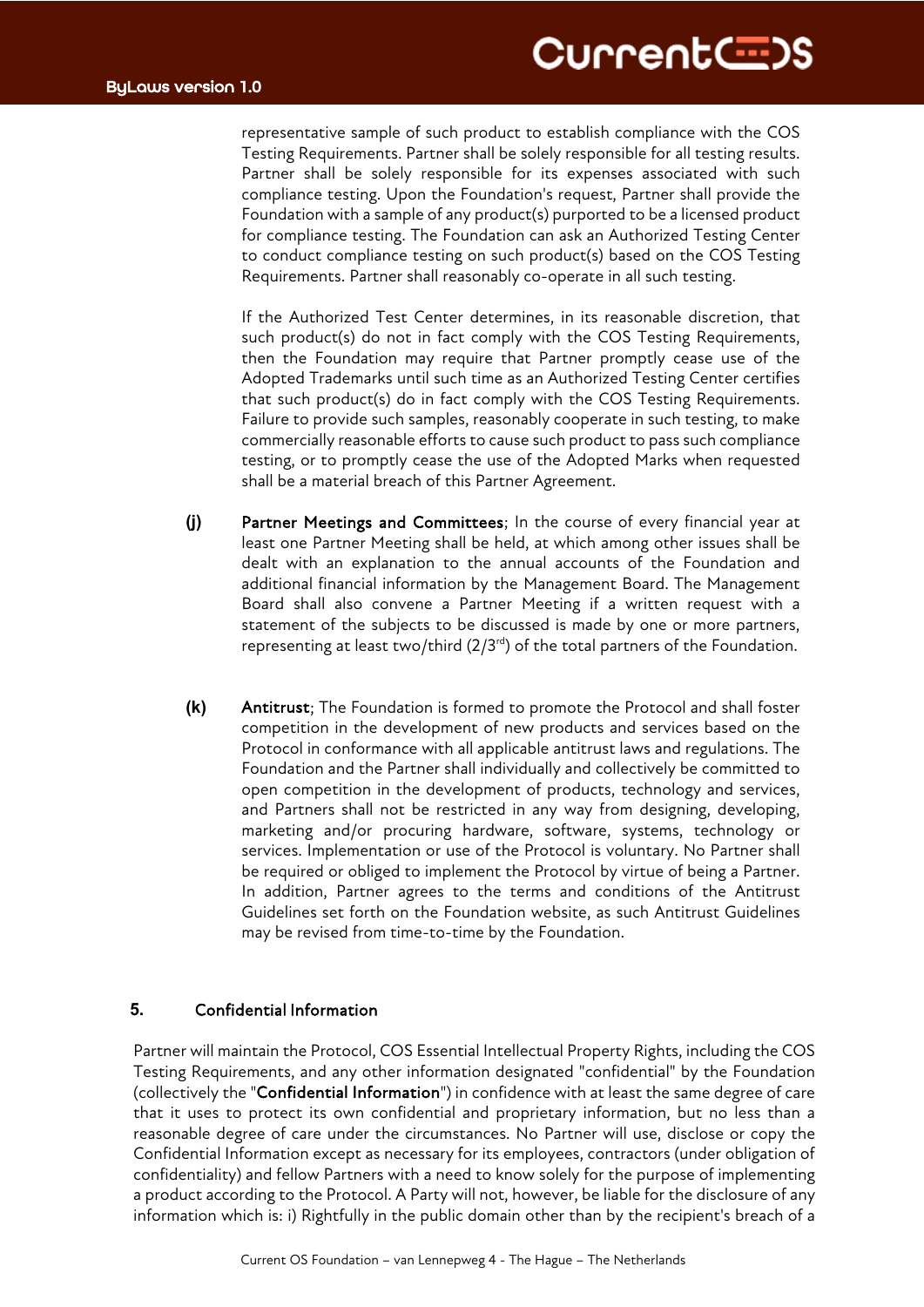# Current(--)S

# ByLaws version 1.0

TitleB duty; ii) Rightfully received from a third Party without any obligation of confidentiality; iii) Rightfully known to the recipient without any limitation on use or disclosure prior to its receipt from the disclosing Party; iv) Independently developed by employees of the recipient without using the disclosed information; v) Rightfully disclosed as required by law, and provided that the recipient provides prompt written notice to the other Party of such legal requirement; or vi) Rightfully disclosed with the prior written consent of the disclosing Party. The Party seeking to rely on one of the immediately foregoing six (6) exceptions shall bear the burden of proof for showing that such disclosure falls under any such exception.

# **6.** Term and Termination

# **(a)** Term

Partner acknowledges that the Foundation shall have a perpetual term. This Partner Agreement shall commence on the acceptance date and remain in effect until the earlier of: (i) the dissolutions and winding up of the Foundation; (ii) such time as Partner elects not to renew its Partner status as provided in Section 3; (iii) such time as Partner elects to voluntarily withdraw as a Partner of the Foundation as provided in Section 6(b); and (iv) termination of Partner's status as a Partner as provided in Section 6(c).

# **(b)** Voluntary Withdrawal as Partner

Upon written notice to the Foundation, taking into account a three (3) month notice period, Partner shall have the right to withdraw as a Partner of the Foundation. Upon such withdrawal, Partner shall have no right to receive a refund of any previously paid dues, and the terms of Section 6(e) shall apply.

# **(c)** Termination of Membership

Upon the affirmative vote of not less than two-thirds  $(2/3<sup>rd</sup>)$  of the Management Board, the Foundation shall have the right to terminate Partner's status as a Partner of the Foundation for cause. The term "for cause" shall mean Partner's failure to materially comply with its obligations under this Partner Agreement, especially a the obligations under Sections 4(a), 4(e) and 4(j). Upon such termination, Partner shall have no right to receive a refund of any previously paid dues and the terms of Section 6(e) shall apply.

# **(d)** Failure to Pay Annual or Specially Assessed Dues

Partner acknowledges that Partner status is conferred on an annual basis and that any renewal of participation, or in the case of a special assessment, continuation of participation, is contingent upon payment of the applicable dues. If Partner fails to pay the applicable annual or special assessment dues when required: (i) Partner's status in the Foundation will not be renewed in the case of failure to pay the annual dues or will be terminated in the case of failure to pay the specially assessed dues; (ii) Partner shall be entitled to continue participation only upon re-application to the Foundation; (iii) Partner waives any notice or process requirements in connection with such nonrenewal and/or termination of membership status; and (iv) the terms of Section  $6(e)$ shall apply.

# **(e)** Survival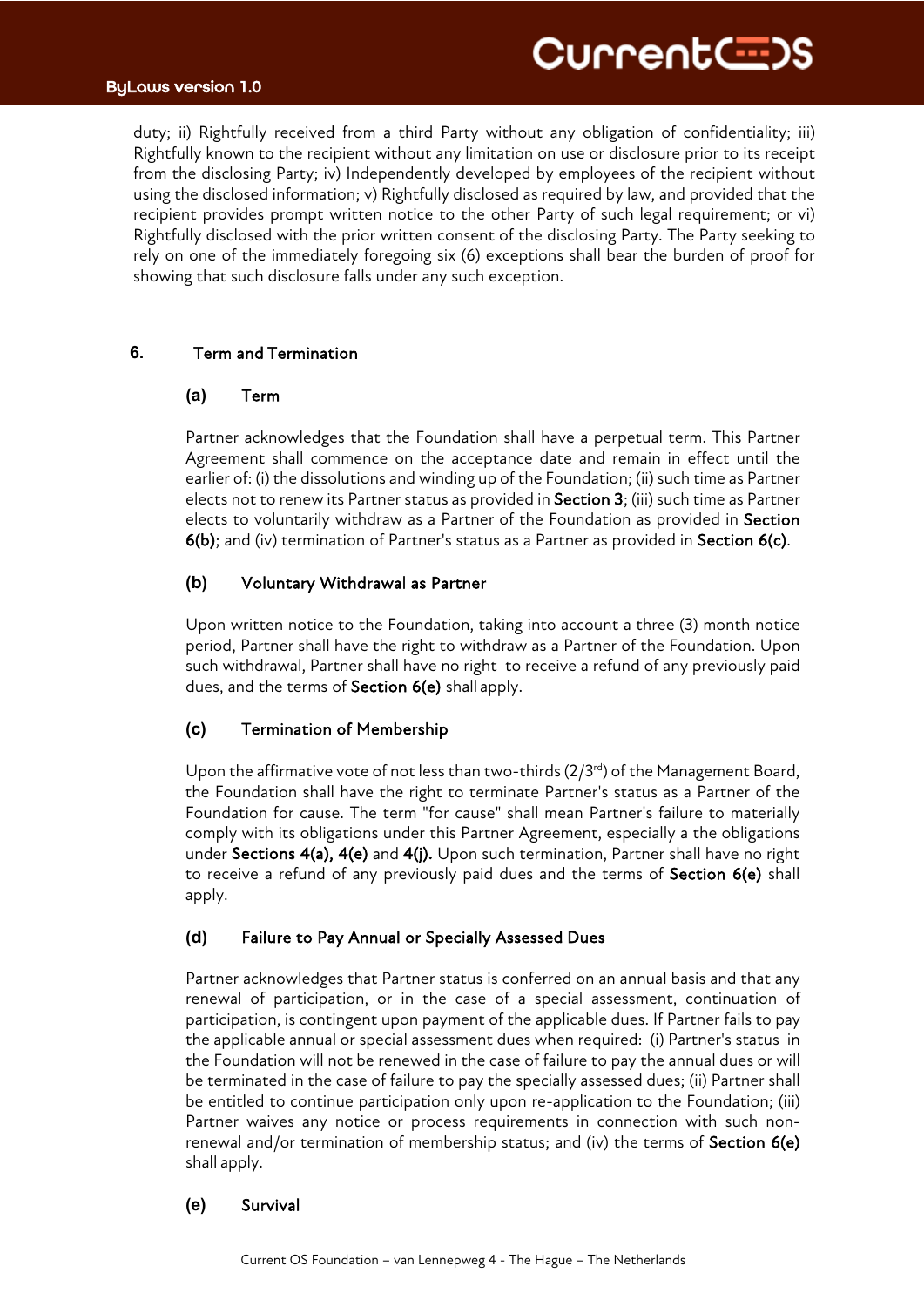Upon expiration or termination of a Partner's status as a Partner of the Foundation the following terms shall survive: this Section 6(e) and Sections 4 (k), 5 and 12 of this Partner Agreement.

# **7.** Disclaimer of Warranties

NEITHER PARTY HERETO MAKES ANY REPRESENTATIONS OR WARRANTIES, EXPRESS OR IMPLIED, WITH RESPECT TO ANY SOFTWARE, DOCUMENTATION, INTERFACES, SAMPLE IMPLEMENTATIONS, SPECIFICATIONS OR ANY OTHER ITEMS PROVIDED OR MADE AVAILABLE TO PARTNER, THE FOUNDATION OR ANY OTHER MEMBER OF THE FOUNDATION, OR WITH RESPECT TO ANY STANDARD OR INTERFACE OR SPECIFICATIONS APPROVED, PROMOTED OR ENDORSED BY THE FOUNDATION OR ANY OTHER MEMBER OF THE FOUNDATION, INCLUDING, WITHOUT LIMITATION, ANY IMPLIED WARRANTIES OF MERCHANTABILITY OR FITNESS FOR A PARTICULAR PURPOSE, OR THAT ANY OF THE FOREGOING ITEMS DO NOT INFRINGE OR CONSTITUTE A MISAPPROPRIATION OF THE PROPRIETARY RIGHTS OF ANY THIRD PARTIES. EACH PARTY AGREES THAT ALL SUCH ITEMS ARE PROVIDED OR MADE AVAILABLE HEREUNDER "AS IS."

# **8.** Limitation of Liability

Except for the indemnity obligations under Section 9 below, neither Party shall be liable to the other for any indirect, special, exemplary, consequential, special or punitive damages, including without limitation, lost profits even if advised of the possibility of such damages ("Damages"). In addition to the foregoing, with respect to Partner's participation in the Foundation, the Foundation shall not be liable to Partner for any direct, indirect, incidental, consequential, special or punitive damages including, without limitation, lost profits, sustained or incurred by Partner which are not attributable to the actions or inactions of the Foundation under this Partner Agreement. The Foundations shall also not be liable to Partner for any Damages incurred by Partner as the result of any third party patent infringement claim in connection with the use of the COS Essential Intellectual Property Rights under this Agreement.

# **9.** Indemnification

Partner shall indemnify, defend and hold harmless the Foundation and its directors, officers, employees, representatives, agents, attorneys, successors and assigns (collectively, the "Indemnified Parties") from and against any and all claims, suits, proceedings, liabilities, obligations, judgments, causes of action, costs and expenses (including reasonable attorneys' fees) to the extent arising out of or resulting from Partner's failure to materially comply with any of its obligations under this Partner Agreement. The Indemnified Parties promptly shall notify Partner of any such claims, suits or proceedings and, at Partner's sole cost and expense, reasonably cooperate with Partner in the defense of such claims, suits or proceedings. Partner's cumulative liability pursuant to this Section 9 shall not exceed two (2) undiscounted annual contribution as agreed upon in Annex 1. This limitation shall not apply in case of gross misconduct.

## **10.** Notices

Any written notice required or permitted to be delivered pursuant to this Partner Agreement shall be in writing and shall be deemed delivered: (a) upon delivery if delivered in person; (b)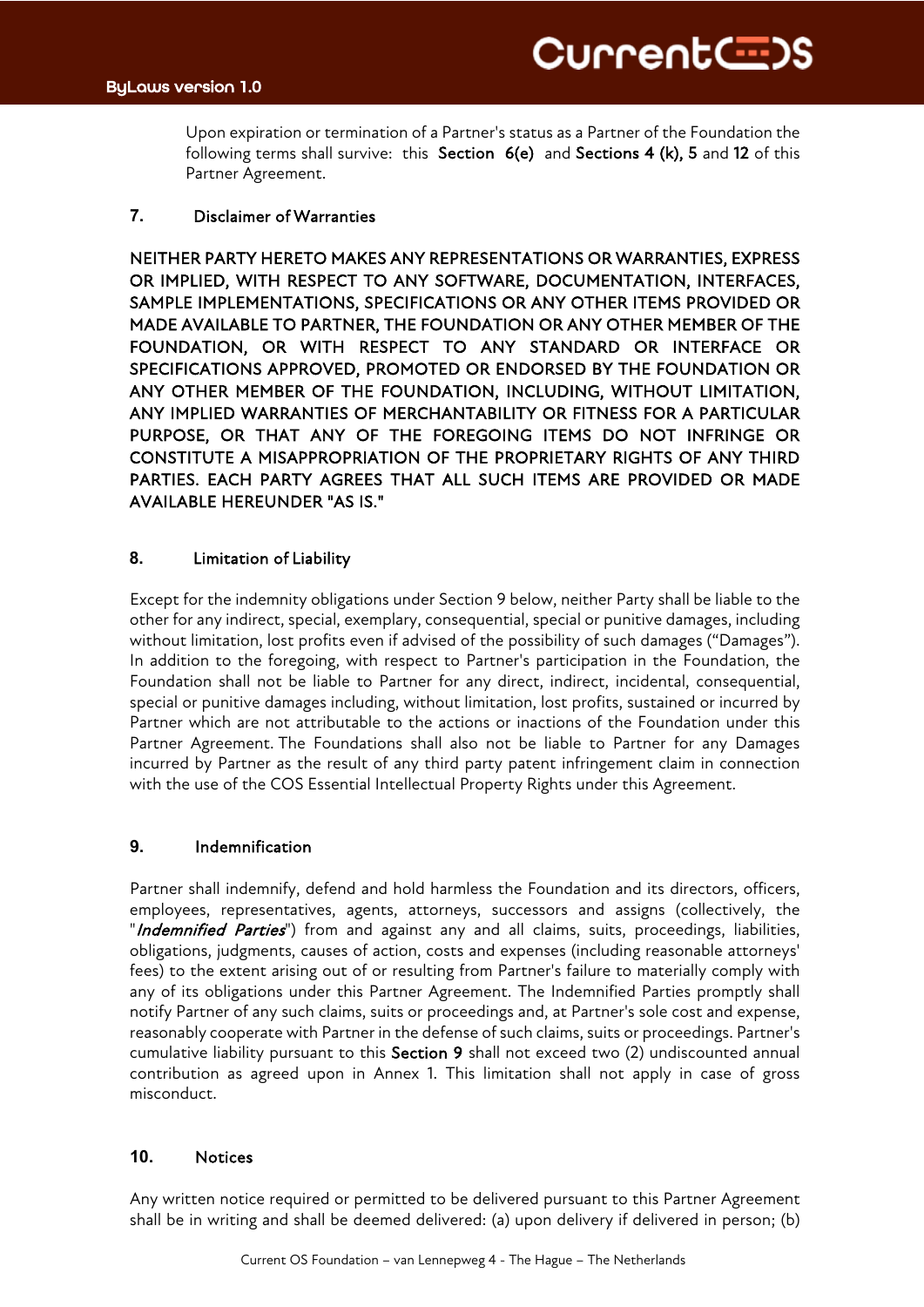

TitleB three (3) business days after deposit in the mail, registered or certified mail; and/or (c) by email to Partner's email address on file, which notice shall be deemed received when sent by the Foundation; provided that in each case addressed to the following:

If to Partner:

The Contact/Representative at the address identified in this Partner Agreement

If to the Foundation:

Stichting Current OS at the address identified in this Partner Agreement and by email to secretary@cos.foundation.

or to such other individual or address as may be specified by either Party hereto upon notice given to the other.

## **11.** Binding Nature and Assignment

This Partner Agreement shall be binding on the Parties and their successors and assigns. Partner shall not assign or otherwise transfer this Partner Agreement, or any part hereof, whether by operation of law, change of control (including a merger, exchange of stock or otherwise) or otherwise, without the prior written consent of the Foundation. Any assignment or transfer or attempted assignment or transfer by Partner in violation of the terms of this Section 11 shall be null and void and of no force or effect.

## **12.** Counterparts

This Partner Agreement may be executed in one (1) or more duplicate originals, all of which together shall be deemed one and the same instrument.

# **13.** Severability

If any provision of this Partner Agreement is found by a court of competent jurisdiction to be invalid or unenforceable, such invalidity or unenforceability shall not invalidate or render unenforceable any other part of this Partner Agreement, but this Partner Agreement shall be construed as not containing the particular provision or provisions held to be invalid or unenforceable.

## **14.** Waiver

No delay or omission by either Party to exercise any right occurring upon any noncompliance or default by the other Party with respect to any of the terms of this Partner Agreement shall impair any such right or power or be construed to be a waiver thereof. A waiver by either of the Parties hereto of any of the covenants, conditions or agreements to be performed by the other shall not be construed to be a waiver of any succeeding breach thereof or of any covenant, condition or agreement herein contained.

# **15.** Governing Law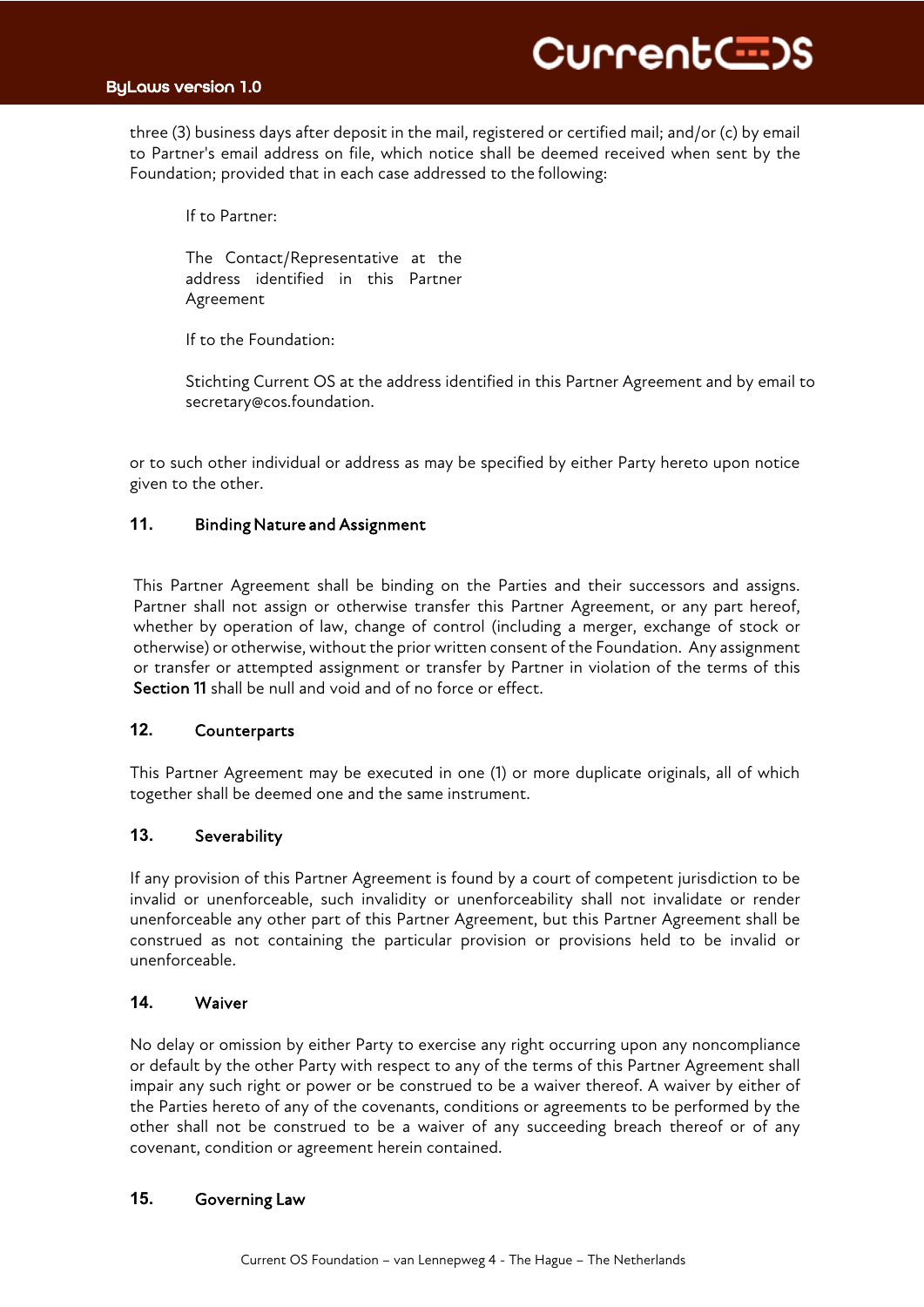$T_{\text{min}}$ This Partner Agreement, and all the rights and duties of the Parties arising from or relating in any way to the subject matter of this Partner Agreement or the transaction(s) contemplated by it, shall be governed by, construed and enforced in accordance with the laws of the Netherlands.

## **16.** Relationship of Parties

Nothing set forth in this Partner Agreement shall be deemed or construed to render the Parties as joint venturers, partners or employer and employee.

#### **17.** Entire Agreement; Modifications

This Partner Agreement sets forth the entire, final and exclusive agreement between the Parties as to the subject matter hereof and supersedes all prior and contemporaneous agreements, understandings, negotiations and discussions, whether oral or written, between the Parties. This Partner Agreement may be modified only pursuant to a writing executed by authorized representatives of the Foundation and Partner.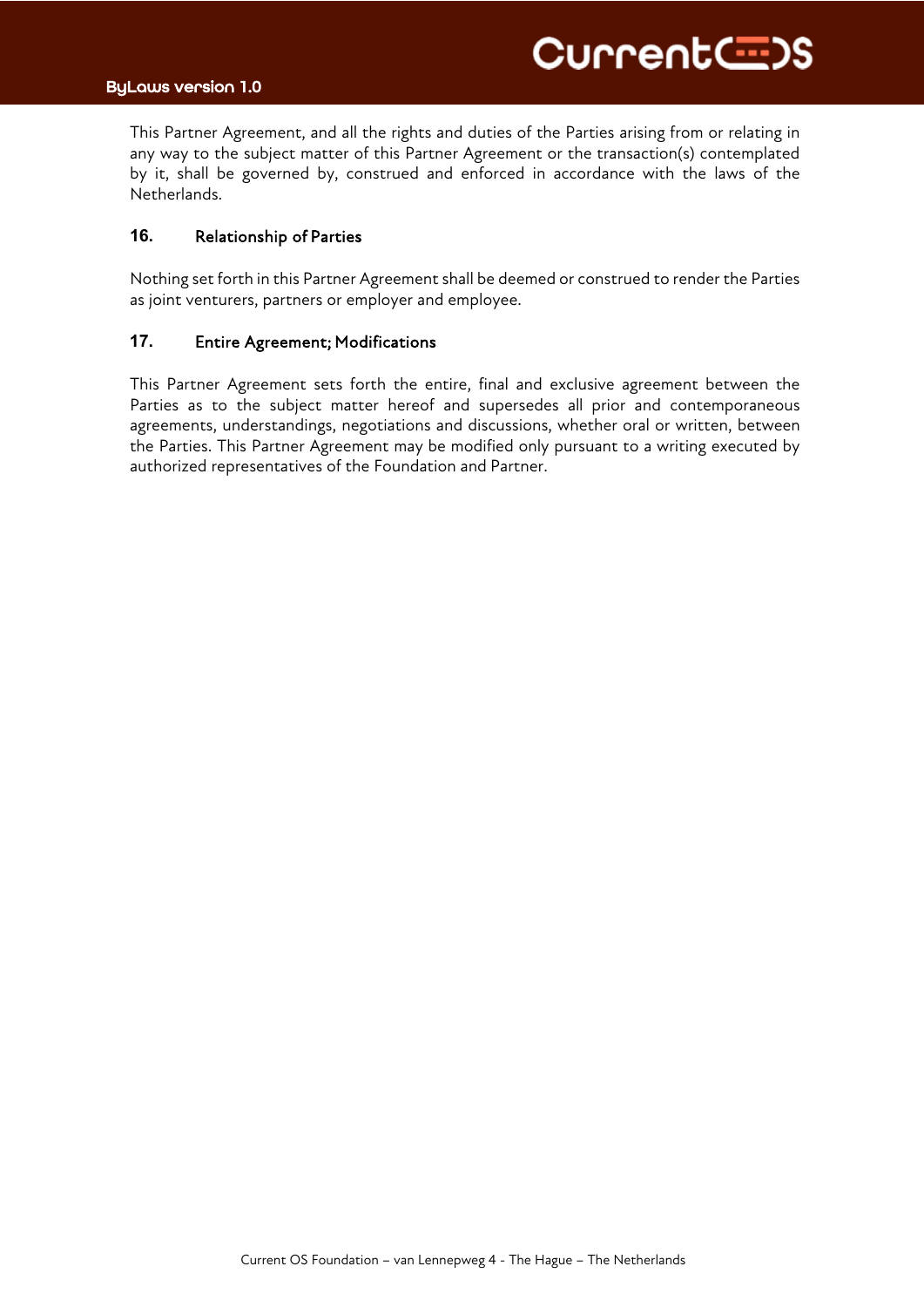



# SIGNATURE PAGE

| Date:<br>Company:<br>Name:<br>Function:                                     | Date:<br>Company:<br>Name:<br>Function:                                       |
|-----------------------------------------------------------------------------|-------------------------------------------------------------------------------|
|                                                                             |                                                                               |
|                                                                             |                                                                               |
| Date:<br>Stichting Current/OS<br>Name: Yannick Neyret<br>Function: Chairman | Date:<br>Stichting Current/OS<br>Name: Michiel Arnoldy<br>Function: Secretary |
|                                                                             |                                                                               |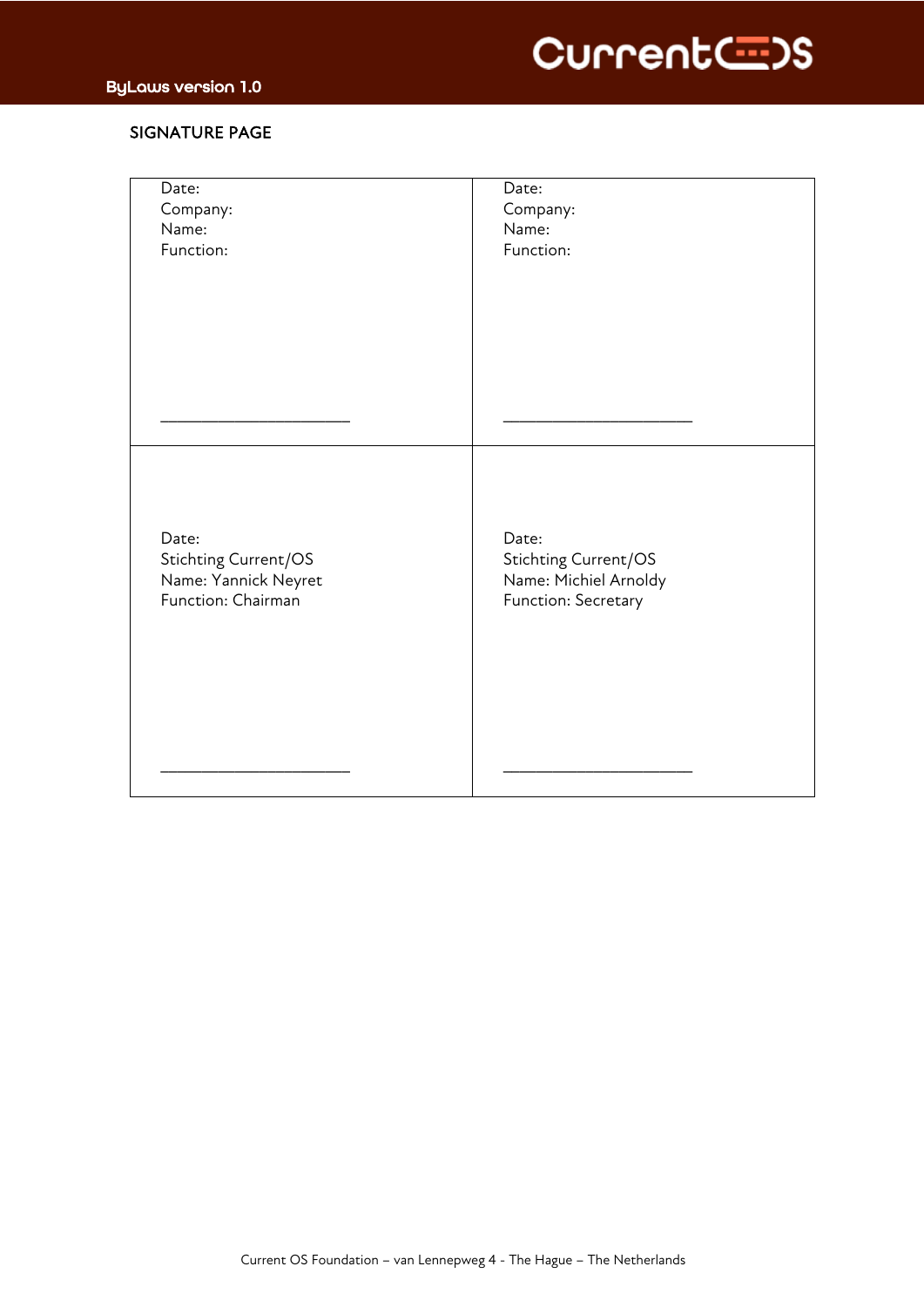# ANNEX 1: Bronze Partners

## Sign up Fee:

To cover the initial registration costs, the sign-up fee is set at five hundred Euro (500,- Euro).

# Annual Contribution:

The annual contribution is set at Euro 3.000,-(three thousand Euro).

When Partner has less than 250 full time employees at the moment of entering into this Agreement, a 100% (one hundred percent) discount is granted for the first two (2) years.

When Partner has more than 249 full time employees at the moment of entering into this Agreement, a 50% (one fifty percent) discount is granted for the first two (2) years.

As of year three (3):

- The contribution will follow the then applicable fee structure as published on the website of the Foundation.
- When Partner, at the beginning of a calendar year, has less than 250 full time employees it will be granted a 50% discount on the annual contribution as published on the website. This discount will be reassessed on a year to year basis.

## Licenses & Trademarks:

For Bronze Partners, the field of use for the COS Essential Intellectual Property License is defined on the website in the Bronze Partner environment.

Bronze partners are allowed to make use of the Current/OS logo on its website and in any other media it desires to make use of, after approval by the Marketing Committee of the Foundation. -The Partner will remove any communication carrying the Current/OS logo immediately when such is demanded by the Marketing Committee of the Foundation.

The Current/OS logo can only be used on Products that have obtained an official certification from the Technical Committee of the Foundation. Such Product certification is made out in the name of the Partner, when a Product has passed all pre-defined tests at an Authorized Testing Center.

## **Marketing Benefits**

The Partner shall be mentioned on the website of the Foundation

## Participation in the Foundation:

Experts under contract of a Partner can be invited to any of the Committees as a contributor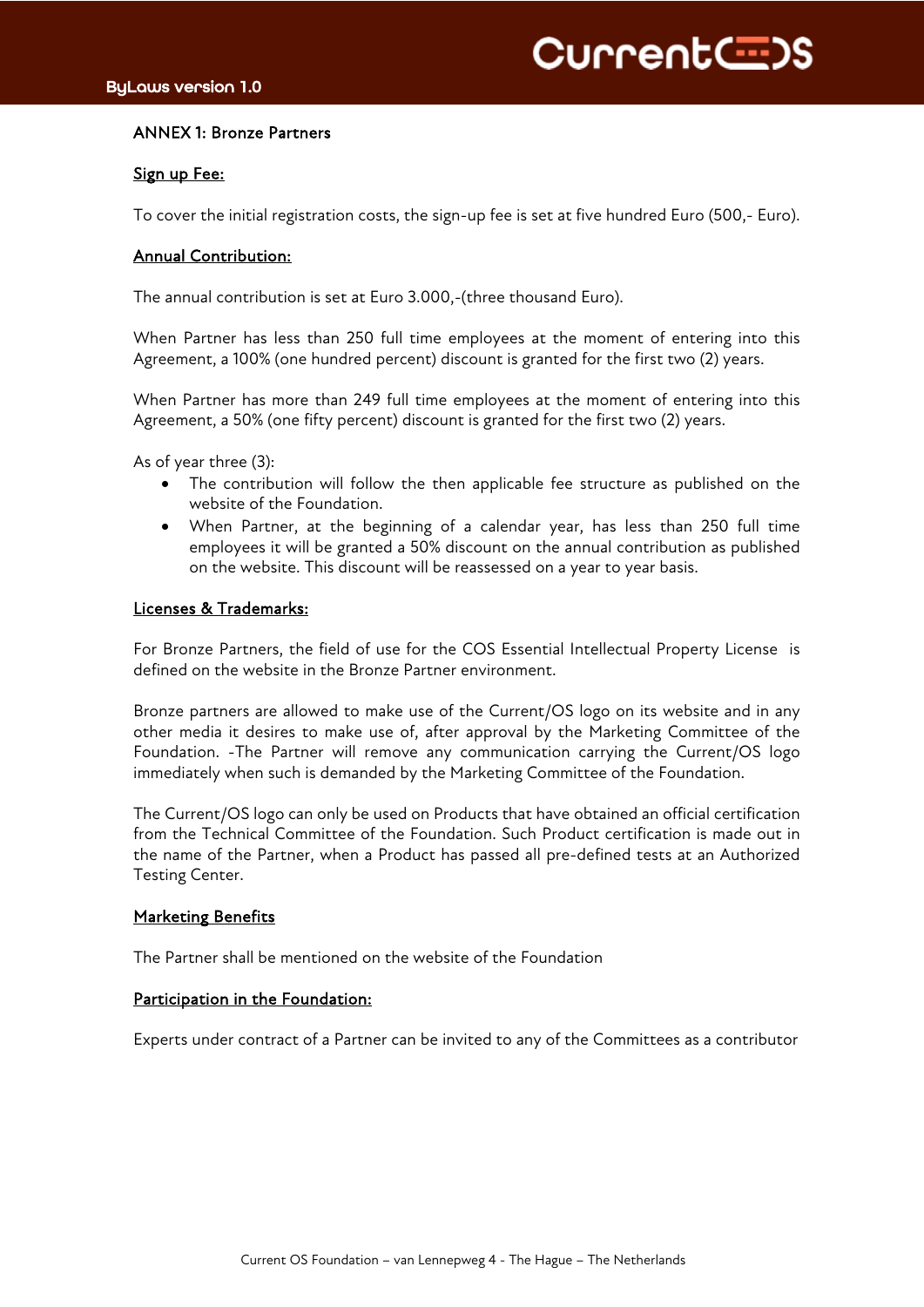Current(--)S

# ANNEX 1: Silver Partners

## Sign up Fee:

To cover the initial registration costs, the sign-up fee is set at five hundred Euro (500,- Euro).

## Annual Contribution:

The annual contribution for a Silver Partner is set at Euro 10.000,- (ten thousand Euro).

When Partner has less than 250 full time employees at the moment of entering into this Agreement, a 100% (one hundred percent) discount is granted for the first two (2) years.

When Partner has more than 249 full time employees at the moment of entering into this Agreement, a 50% (one fifty percent) discount is granted for the first two (2) years.

As of year three (3):

- The contribution will follow the then applicable fee structure as published on the website of the Foundation.
- When Partner, at the beginning of a calendar year, has less than 250 full time employees it will be granted a 50% discount on the annual contribution as published on the website. This discount will be reassessed on a year to year basis.

## License & Trademarks:

For Silver Partners the field of use for the COS Essential Intellectual Property License is as defined on the website in the Silver Partner environment.

Silver partners are allowed to make use of the Current/OS logo on its website and in any other media it desires to make use of, after approval by the Marketing Committee of the Foundation. The Partner will remove any communication carrying the Current/OS logo immediately when such is demanded by the Marketing Committee of the Foundation.

The Current/OS logo can only be used on Products that have obtained an official certification from the Technical Committee of the Foundation. Such Product certification is made out in the name of the Partner, when a Product has passed all pre-defined tests at an Authorized Testing Center.

# **Marketing Benefits:**

The Silver Partner shall be mentioned on the website of the Foundation

The Silver Partner will be invited for events and fairs organized by the Foundation to participate.

## Participation in the Foundation:

Experts under contract of a Silver Partner can be invited to any of the Committees as a contributor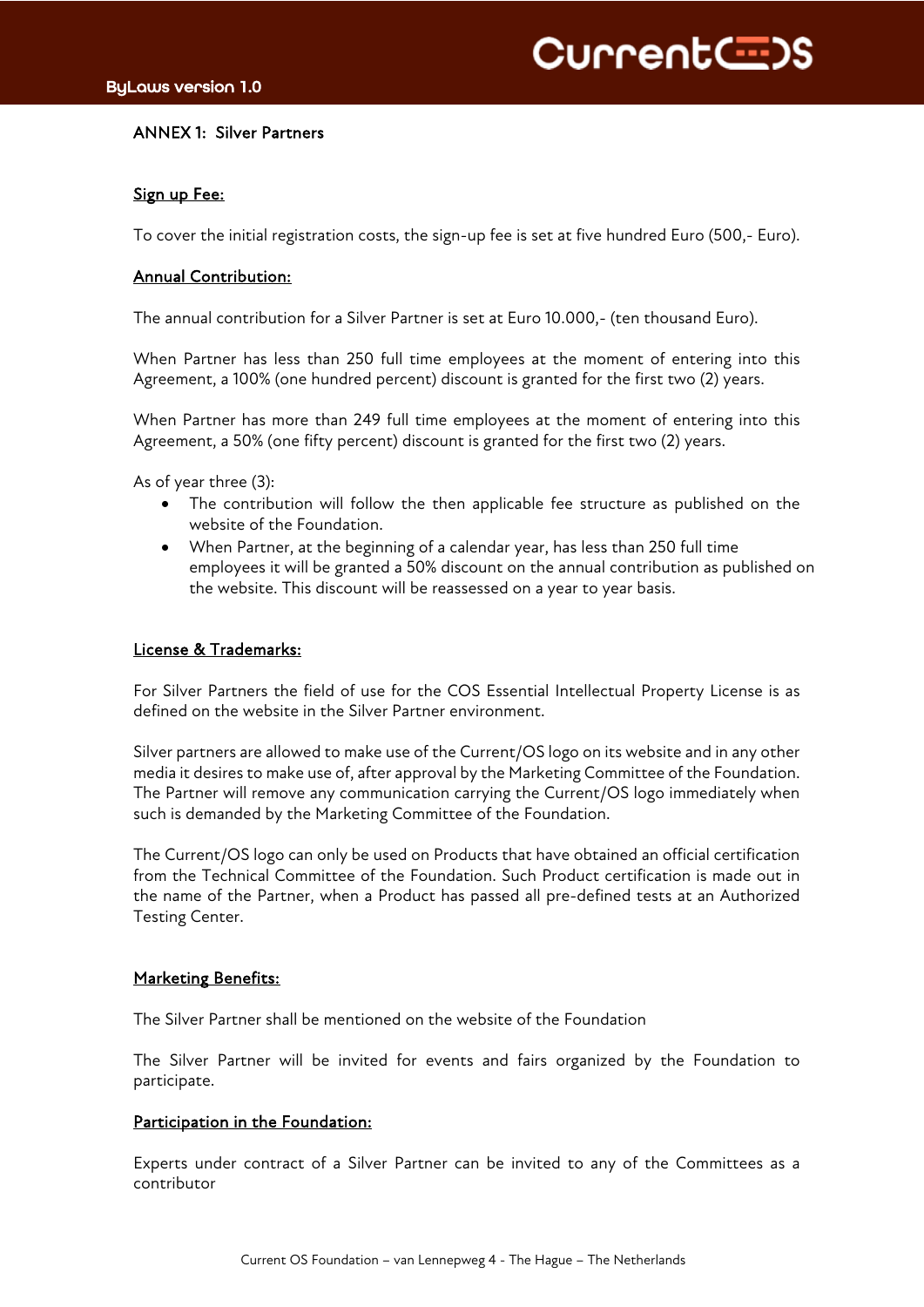# ANNEX 1: Gold Partners

# Sign up Fee:

To cover the initial registration costs, the sign-up fee is set at five hundred Euro (500,- Euro).

# Annual Contribution:

The annual contribution for a Gold Partner is set at forty thousand Euro (40.000,- Euro). As of year two (2) the contribution will follow the then valid fee structure as published on the website of the Foundation.

# Licenses & Trademarks:

For Gold Partners the field of use for the COS Essential Intellectual Property License is as defined on the website in the Gold Partner environment.

Gold partners are allowed to make use of the Current/OS logo on its website and in any other media it desires to make use of, after approval by the Marketing Committee of the Foundation. The Partner will remove any communication carrying the Current/OS logo immediately when such is demanded by the Marketing Committee of the Foundation.

The Current/OS logo can only be used on Products that have obtained an official certification from the Technical Committee of the Foundation. Such Product certification is made out in the name of the Partner, when a Product has passed all pre-defined tests at an Authorized Testing Center.

# **Marketing Benefits**

.

The Gold Partner shall be mentioned on the website of the Foundation

The Gold Partner will be invited for events and fairs organized by the Foundation to participate.

# Participation in the Foundation:

Experts under contract of a Gold Partner can be invited to any of the Committees as a contributor and/or as a lead.

Gold Partners are eligible to become a member of the Management Board in case of a vacancy.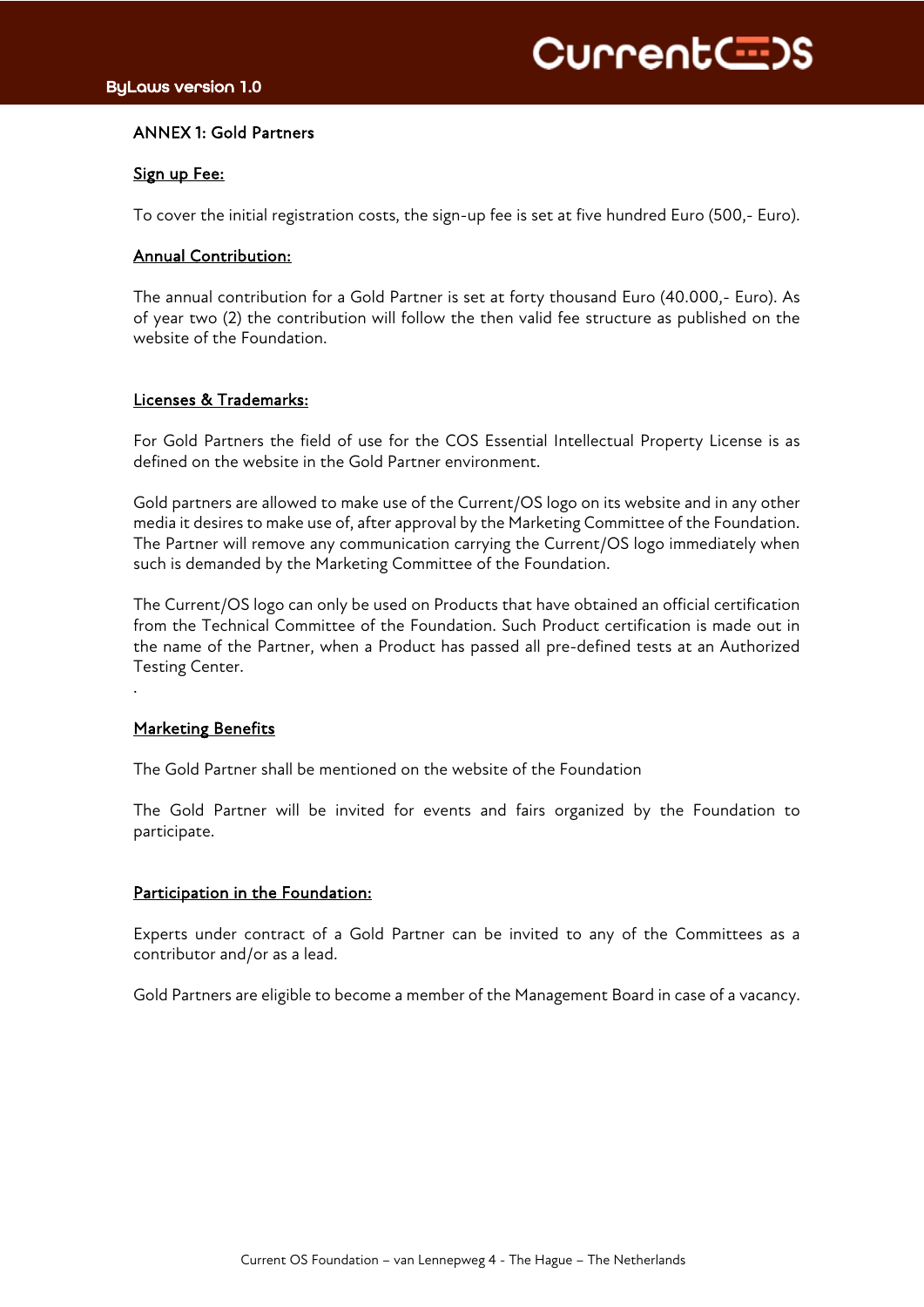Current(=)

TitleBase **Amendment Supporter Agreement version 1.4**

# STICHTING CURRENT OS

# SUPPORTER AGREEMENT

# Between

Stichting Current OS, a foundation under the laws of the Netherlands having its registered office address at van lennepweg 4, 2597LJ The Hague, The Netherlands.

And

# [NAME SUPPORTER], a company incorporated under the laws of [COUNTRY], having its registered office address at [ADDRESS], ("Supporter")

Hereinafter to be referred to individually as Party or jointly as Parties

Supporter indicates that at the moment of signing this agreement, the company, or the group of companies the Supporter is part of, has [ DEFINE! less than 250 / more than 249 ] full time employees on its payroll.

# TERMS AND CONDITIONS

# Definitions

- (vii) "Affiliate" means any entity that is directly or indirectly controlled by, under common control with or that controls the subject Party. For purposes of this definition control means direct or indirect ownership of or the right to exercise (a) greater than fifty percent (50%) of the outstanding shares or securities entitled to vote for the election of directors or similar managing authority of the subject entity; or (b) greater than fifty percent (50%) of the ownership interest representing the right to make the decisions for the subject entity; provided, however, that in each case such entity shall be deemed to be an Affiliate only so long as such ownership or control exists and is more than fifty percent (50%).
- (viii) "Committee" means one or more committees the Management Board may institute. The Management Board shall in any event institute the following committees: a Technical Committee, a Standardisation Committee and a Marketing Committee.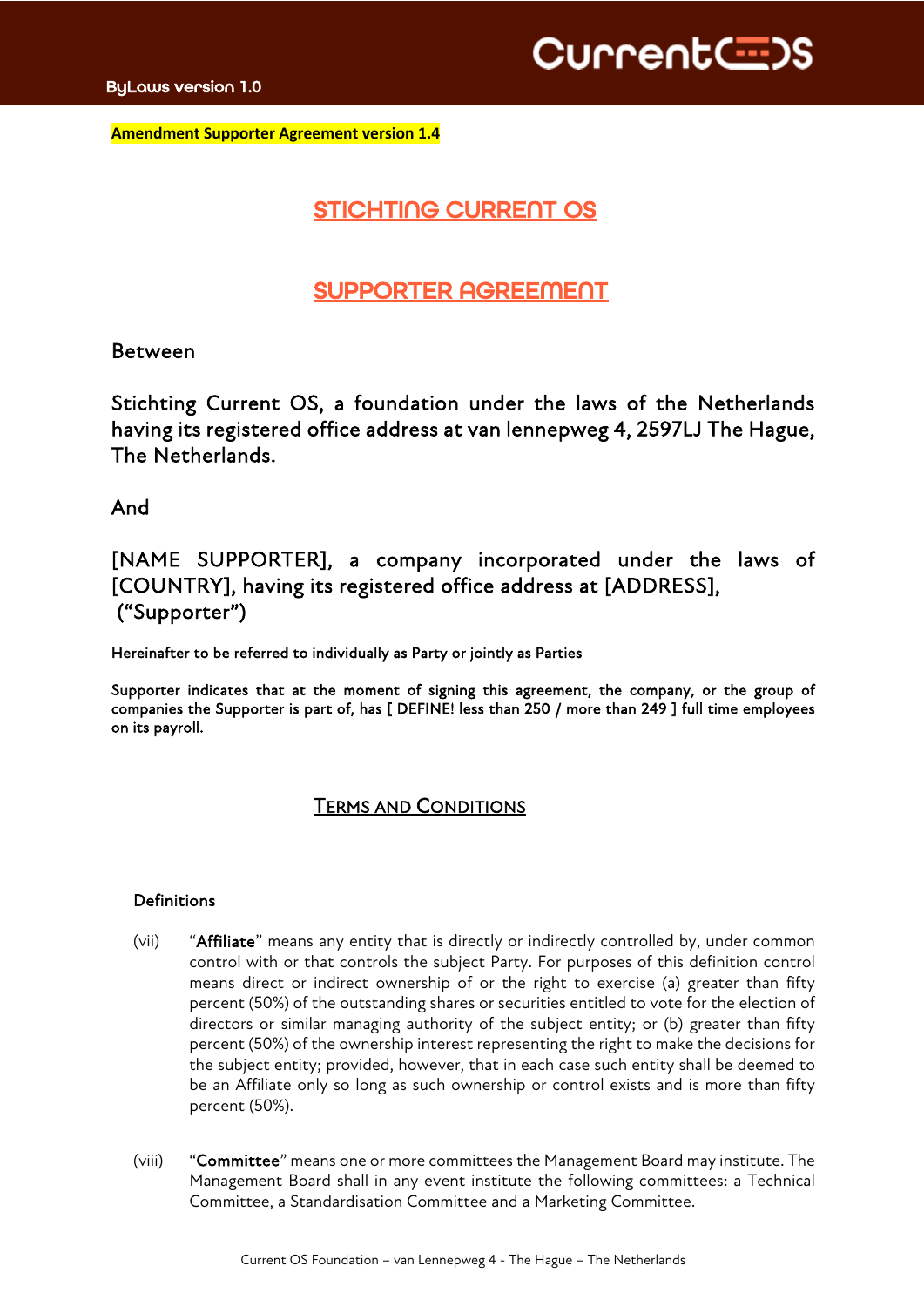$(ix)$  "*FRAND terms*" means fair, reasonable, and non-discriminatory terms.

# **18.** General

The Stichting Current OS ("Foundation") is organized as a non-profit organization incorporated on April 9, 2021 under the laws of the Netherlands. The Articles of Incorporation ("Articles") and the Bylaws of the Foundation are available on the Foundation's website http://www.cos.foundation, as such documents may be amended by the Foundation from time-to-time.

The Supporter has declared to be willing to support the Foundation and the Management Board of the Foundation ("Management Board") has decided to admit the Supporter.

By executing this Supporter Agreement, Supporter agrees to abide by the Articles and the Bylaws.

## **19.** Purposes of the Foundation

The Foundation is formed to promote the use of the COS protocol ("Protocol"), whereby the objectives of the Foundation are to make the COS Standard a standard for electrical distribution, to market and further develop the Protocol, (to assist in) making the Protocol accessible for use by affected Parties, and to perform all such further acts and activities as are in the widest sense connected therewith, incidental thereto and/or which may be conducive thereto.

The Foundation shall make every effort inter alia to attain and accomplish its objectives by actively promoting the use of the Protocol, by providing access to the Protocol on FRAND terms, to continuously work on the technical evolution of the Protocol, and to get the Protocol accepted globally by the relevant organizations.

## **20.** Participation as a Supporter

Upon entering into this Supporter Agreement by Supporter and the Foundation, Supporter shall hold the status of Supporter of the Foundation for a period of twelve (12) months commencing on the acceptance date.

Supporter and the Foundation may renew the Supporter status for subsequent twelve (12) month periods. Upon expiration or termination of the Supporter Agreement, all rights and privileges provided and/or granted to Supporter and/or any Affiliate of Supporter pursuant to Section 4 of this Supporter Agreement and/or pursuant to any policies and procedures of the Foundation shall terminate.

# **21.** Duties and Rights of Supporters

The duties, rights, privileges and obligations of Supporters shall be determined by the Management Board from time-to-time.

**(a)** COS Trademark License; The Foundation created and adopted trademark(s) and logos (collectively the "Adopted Trademarks") and trademark and logo usage guidelines (the "Trademark and Logo Usage Guidelines") as published in the website of the Foundation, as may be modified from time to time by the Foundation. Subject to the terms and conditions of this Supporter Agreement, including without limitation, compliance with the Trademark and Logo Usage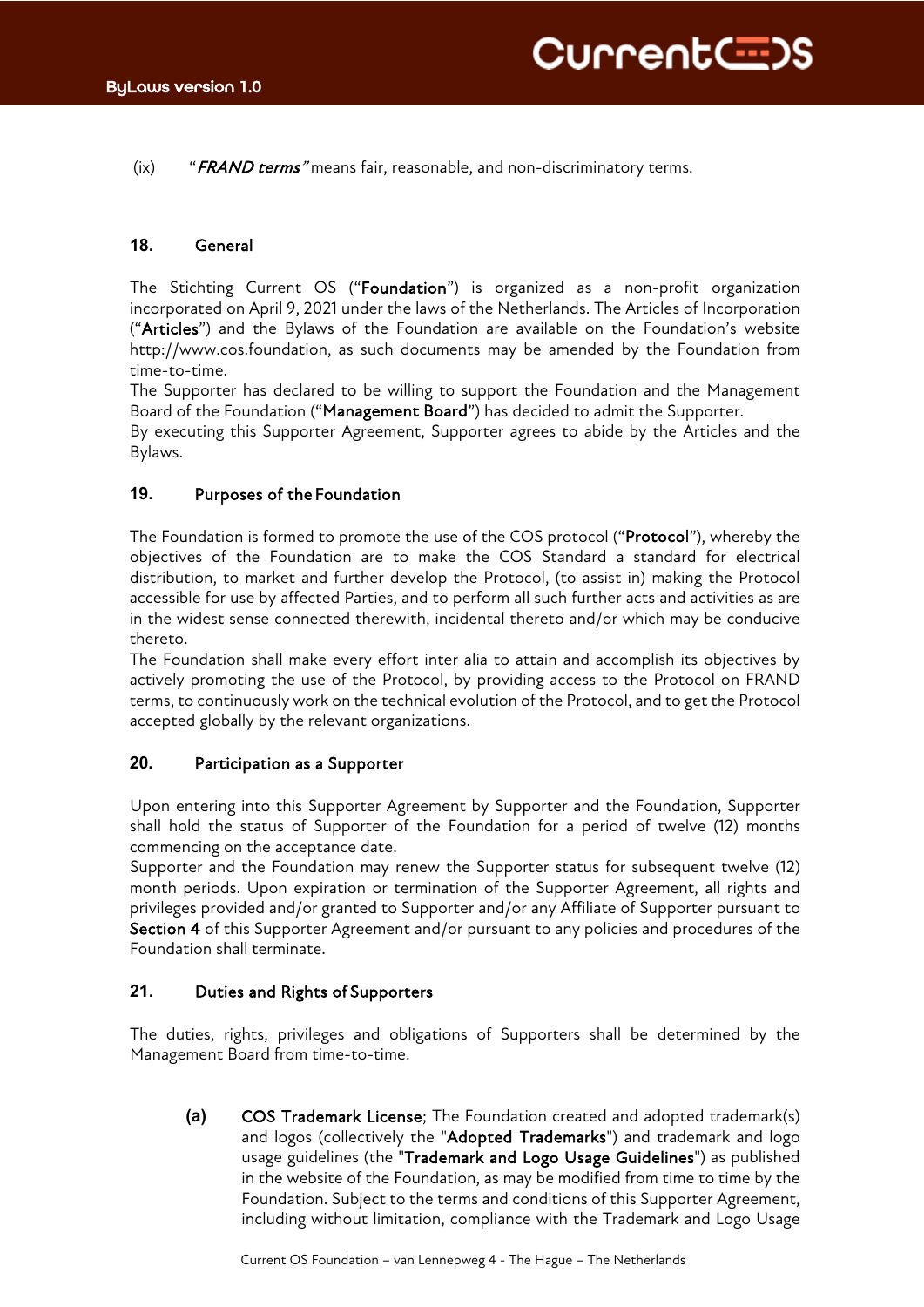Guidelines then in effect, the Foundation hereby grants to Supporter and its Affiliates, a nonexclusive, nontransferable, worldwide license to use the Adopted Trademarks. All goodwill associated with the use of the Adopted Trademarks shall accrue to the Foundation.

- **(b)** Supporter's Trademark License; Supporter agrees that the Foundation shall have the right to list Supporter's name and logo on the Foundation website and in advertising and promotional materials, in accordance with written (and electronical) instructions provided to the Foundation by the Supporter. Except as provided herein or as may be agreed by the Parties in writing, neither Party shall use the name or any trademark or logo of the other Party without such other Party's prior written consent.
- **(c)** Antitrust; The Foundation is formed to promote the Protocol and shall foster competition in the development of new products and services based on the Protocol in conformance with all applicable antitrust laws and regulations. The Foundation and the Supporter shall individually and collectively be committed to open competition in the development of products, technology and services, and Supporters shall not be restricted in any way from designing, developing, marketing and/or procuring hardware, software, systems, technology or services. Implementation or use of the Protocol is voluntary. No Supporter shall be required or obliged to implement the Protocol by virtue of being a Supporter. In addition, Supporter agrees to the terms and conditions of the Antitrust Guidelines set forth on the Foundation's website, as such Antitrust Guidelines may be revised from time-to-time by the Foundation.

# **22.** Confidential Information

Supporter will maintain the Protocol, and any other information designated "confidential" by the Foundation (collectively the "Confidential Information") in confidence with at least the same degree of care that it uses to protect its own confidential and proprietary information, but no less than a reasonable degree of care under the circumstances. No Supporter will use, disclose or copy the Confidential Information except as necessary for its employees, contractors (under obligation of confidentiality) and fellow Supporters with a need to know solely for the purpose of implementing a product according to the Protocol. A Party will not, however, be liable for the disclosure of any information which is: i) Rightfully in the public domain other than by the recipient's breach of a duty; ii) Rightfully received from a third Party without any obligation of confidentiality; iii) Rightfully known to the recipient without any limitation on use or disclosure prior to its receipt from the disclosing Party; iv) Independently developed by employees of the recipient without using the disclosed information; v) Rightfully disclosed as required by law, and provided that the recipient provides prompt written notice to the other Party of such legal requirement; or vi) Rightfully disclosed with the prior written consent of the disclosing Party. The Party seeking to rely on one of the immediately foregoing six (6) exceptions shall bear the burden of proof for showing that such disclosure falls under any such exception.

# **23.** Term and Termination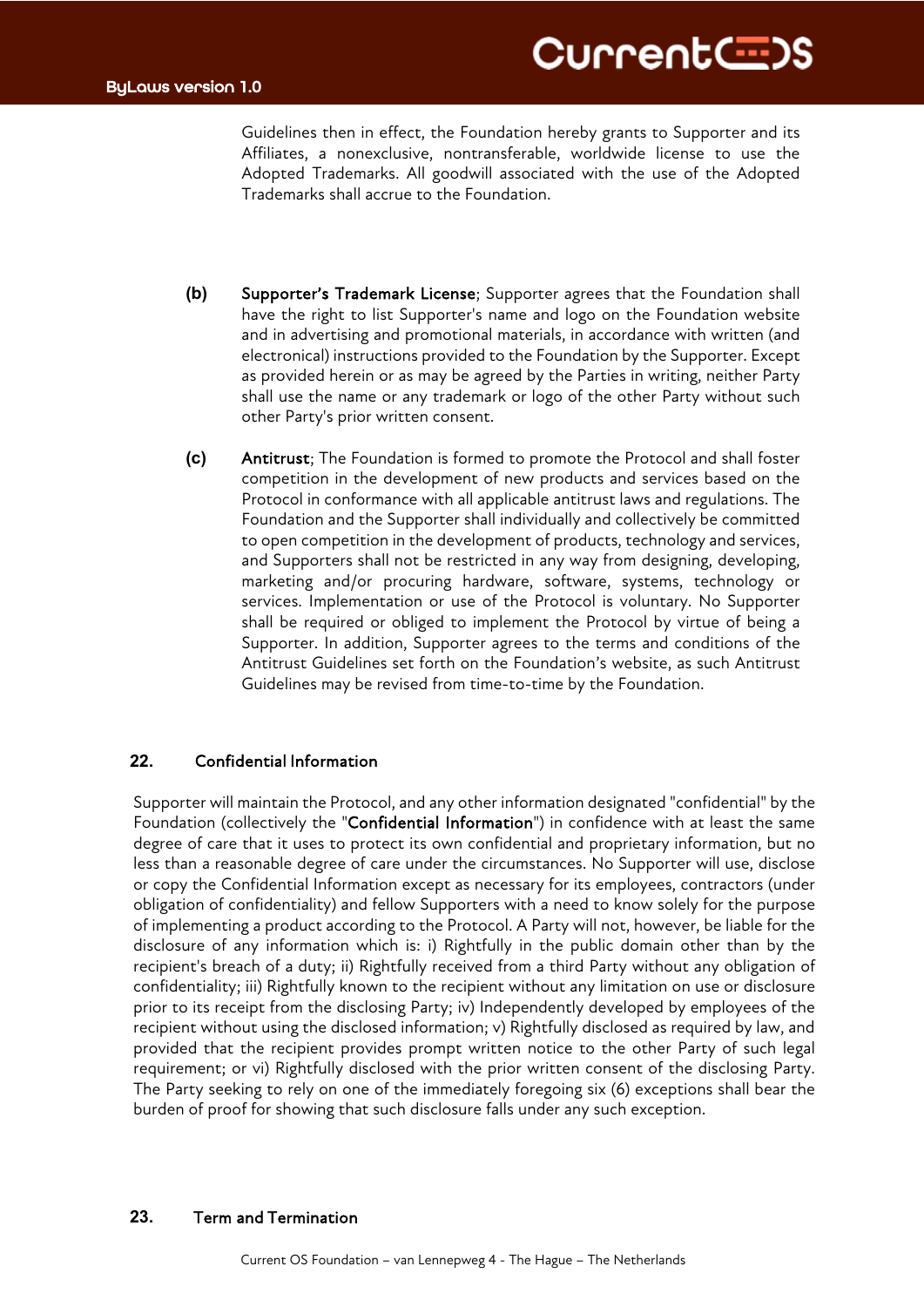# **(a)** Term

Supporter acknowledges that the Foundation shall have a perpetual term. This Supporter Agreement shall commence on the acceptance date and remain in effect until the earlier of: (i) the dissolutions and winding up of the Foundation; (ii) such time as Supporter elects not to renew its Supporter status as provided in Section 3; (iii) such time as Supporter elects to voluntarily withdraw as a Supporter of the Foundation as provided in Section 6(b); and (iv) termination of Supporter's status as a Supporter as provided in Section 6(c).

# **(b)** Voluntary Withdrawal as Supporter

Upon written notice to the Foundation, taking into account a three (3) month notice period, Supporter shall have the right to withdraw as a Supporter of the Foundation.

# **(c)** Termination of Membership

Upon the affirmative vote of not less than two-thirds  $(2/3<sup>rd</sup>)$  of the Management Board, the Foundation shall have the right to terminate Supporter's status as a Supporter of the Foundation for cause. The term "for cause" shall mean Supporter's failure to materially comply with its obligations under this Supporter Agreement.

# **(d)** Survival

Upon expiration or termination of a Supporter's status as a Supporter of the Foundation the following terms shall survive: the Sections 4 (c), 5 and 12 of this Supporter Agreement.

# **24.** Disclaimer of Warranties

NEITHER PARTY HERETO MAKES ANY REPRESENTATIONS OR WARRANTIES, EXPRESS OR IMPLIED, WITH RESPECT TO ANY SOFTWARE, DOCUMENTATION, INTERFACES, SAMPLE IMPLEMENTATIONS, SPECIFICATIONS OR ANY OTHER ITEMS PROVIDED OR MADE AVAILABLE TO SUPPORTER, THE FOUNDATION OR ANY OTHER MEMBER OF THE FOUNDATION, OR WITH RESPECT TO ANY STANDARD OR INTERFACE OR SPECIFICATIONS APPROVED, PROMOTED OR ENDORSED BY THE FOUNDATION OR ANY OTHER MEMBER OF THE FOUNDATION, INCLUDING, WITHOUT LIMITATION, ANY IMPLIED WARRANTIES OF MERCHANTABILITY OR FITNESS FOR A PARTICULAR PURPOSE, OR THAT ANY OF THE FOREGOING ITEMS DO NOT INFRINGE OR CONSTITUTE A MISAPPROPRIATION OF THE PROPRIETARY RIGHTS OF ANY THIRD PARTIES. EACH PARTY AGREES THAT ALL SUCH ITEMS ARE PROVIDED OR MADE AVAILABLE HEREUNDER "AS IS."

# **25.** Limitation of Liability

Except for the indemnity obligations under Section 9 below, neither Party shall be liable to the other for any indirect, special, exemplary, consequential, special or punitive damages, including without limitation, lost profits even if advised of the possibility of such damages. In addition to the foregoing, with respect to Supporter's participation in the Foundation, the Foundation shall not be liable to Supporter for any direct, indirect, incidental, consequential, special or punitive damages including, without limitation, lost profits, sustained or incurred by Supporter which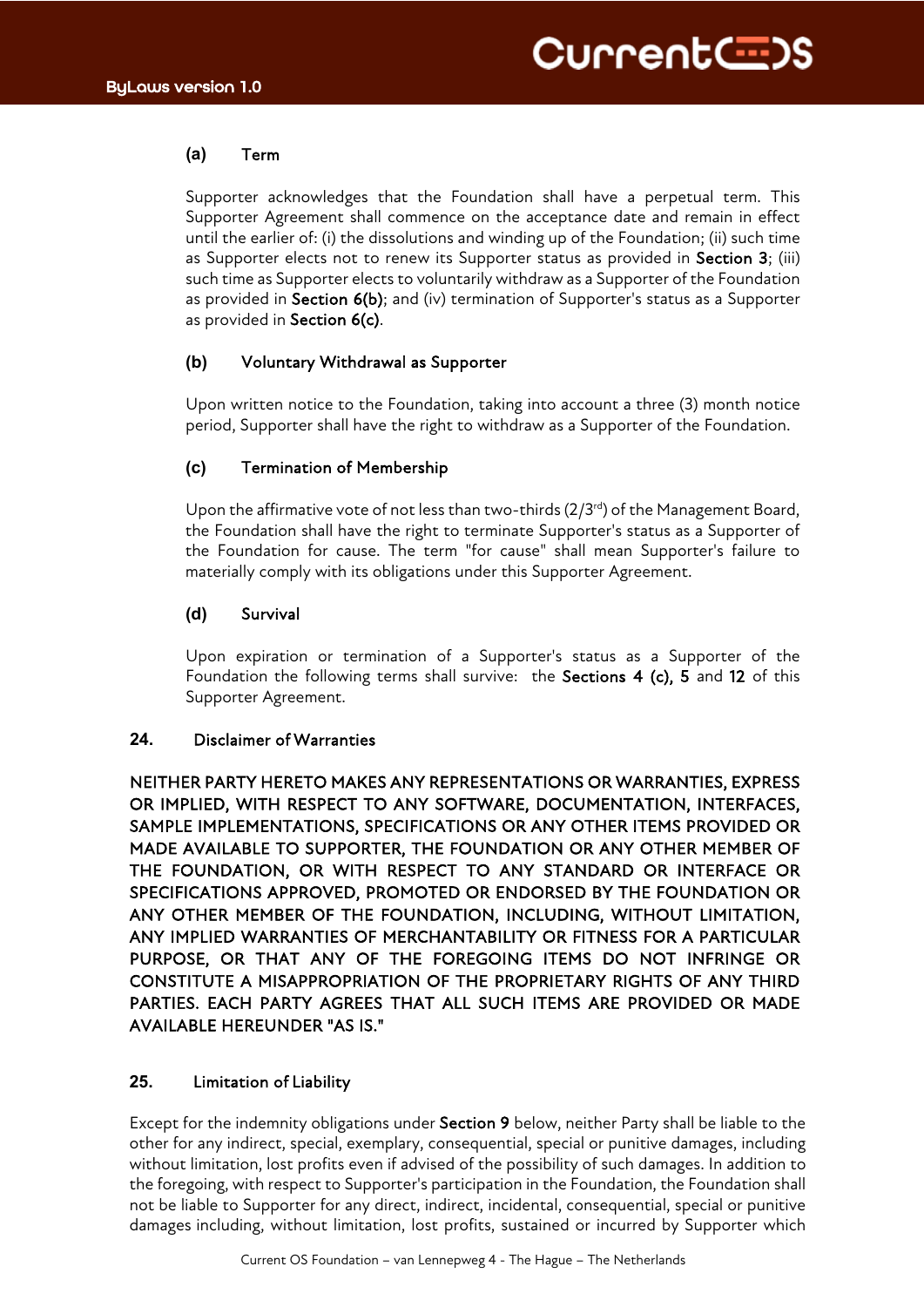# ByLaws version 1.0

are not attributable to the actions or inactions of the Foundation under this Supporter Agreement.

# **26.** Indemnification

Supporter shall indemnify, defend and hold harmless the Foundation and its directors, officers, employees, representatives, agents, attorneys, successors and assigns (collectively, the "Indemnified Parties") from and against any and all claims, suits, proceedings, liabilities, obligations, judgments, causes of action, costs and expenses (including reasonable attorneys' fees) to the extent arising out of or resulting from Supporter's failure to materially comply with any of its obligations under this Supporter Agreement. The Indemnified Parties promptly shall notify Supporter of any such claims, suits or proceedings and, at Supporter's sole cost and expense, reasonably cooperate with Supporter in the defense of such claims, suits or proceedings. Supporter's cumulative liability pursuant to this Section 9 shall not exceed the annual contribution as agreed upon in Annex 1. This limitation shall not apply in case of gross misconduct.

# **27.** Notices

Any written notice required or permitted to be delivered pursuant to this Supporter Agreement shall be in writing and shall be deemed delivered: (a) upon delivery if delivered in person; (b) three (3) business days after deposit in the mail, registered or certified mail; and/or (c) by email to Supporter's email address on file, which notice shall be deemed received when sent by the Foundation; provided that in each case addressed to the following:

If to Supporter:

The Contact/Representative at the address identified in this Supporter Agreement

If to the Foundation:

Stichting Current OS at the address indicated at the website www.cos.foundation or the following email address: secretary@

or to such other individual or address as may be specified by either Party hereto upon notice given to the other.

## **28.** Binding Nature and Assignment

This Supporter Agreement shall be binding on the Parties and their successors and assigns. Supporter shall not assign or otherwise transfer this Supporter Agreement, or any part hereof, whether by operation of law, change of control (including a merger, exchange of stock or otherwise) or otherwise, without the prior written consent of the Foundation. Any assignment or transfer or attempted assignment or transfer by Supporter in violation of the terms of this Section 11 shall be null and void and of no force or effect.

## **29.** Counterparts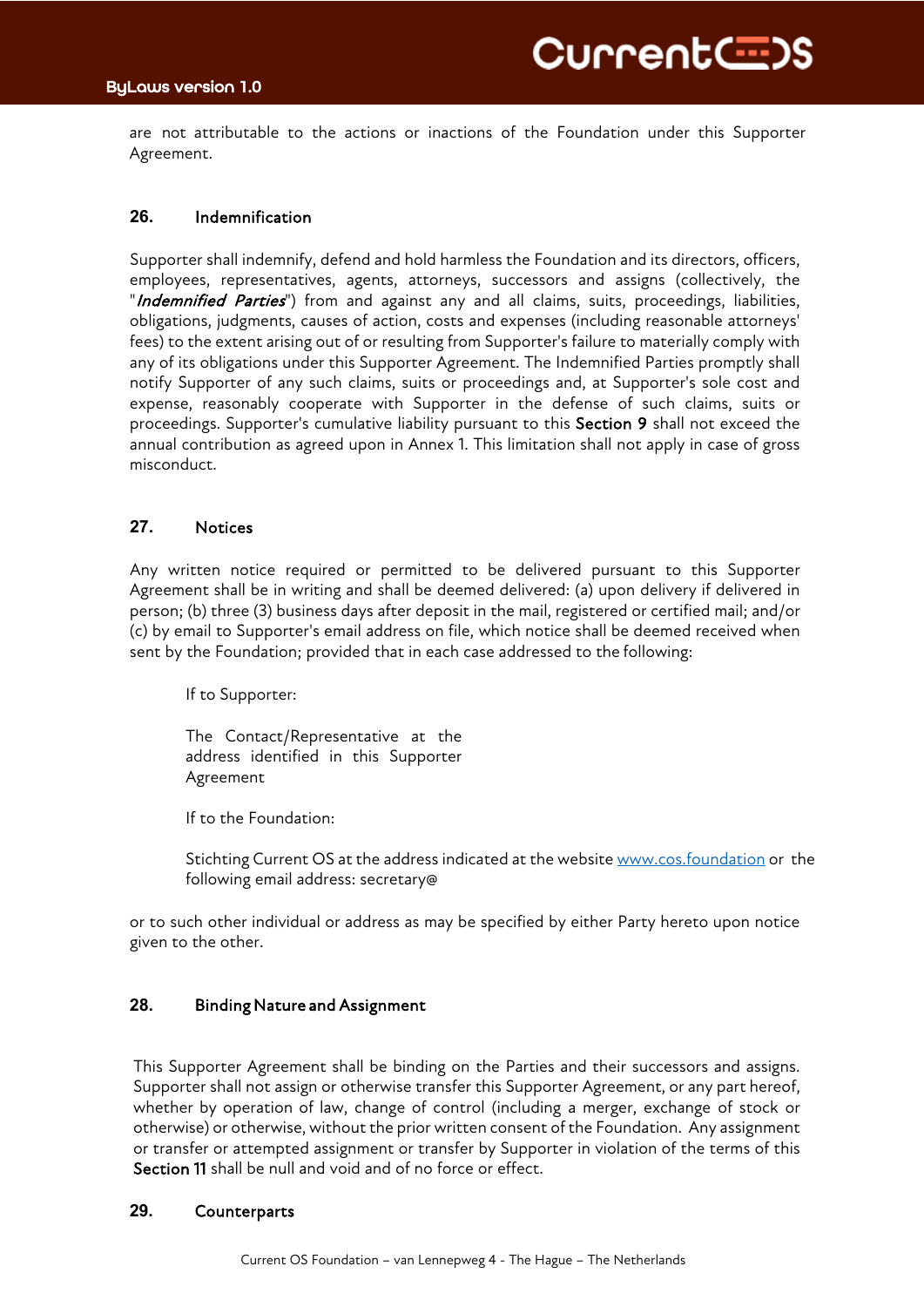This Supporter Agreement may be executed in one (1) or more duplicate originals, all of which together shall be deemed one and the same instrument.

# **30.** Severability

If any provision of this Supporter Agreement is found by a court of competent jurisdiction to be invalid or unenforceable, such invalidity or unenforceability shall not invalidate or render unenforceable any other part of this Supporter Agreement, but this Supporter Agreement shall be construed as not containing the particular provision or provisions held to be invalid or unenforceable.

# **31.** Waiver

No delay or omission by either Party to exercise any right occurring upon any noncompliance or default by the other Party with respect to any of the terms of this Supporter Agreement shall impair any such right or power or be construed to be a waiver thereof. A waiver by either of the Parties hereto of any of the covenants, conditions or agreements to be performed by the other shall not be construed to be a waiver of any succeeding breach thereof or of any covenant, condition or agreement herein contained.

# **32.** Governing Law

This Supporter Agreement, and all the rights and duties of the Parties arising from or relating in any way to the subject matter of this Supporter Agreement or the transaction(s) contemplated by it, shall be governed by, construed and enforced in accordance with the laws of the Netherlands.

# **33.** Relationship of Parties

Nothing set forth in this Supporter Agreement shall be deemed or construed to render the Parties as joint venturers, Supporters or employer and employee.

# **34.** Entire Agreement; Modifications

This Supporter Agreement sets forth the entire, final and exclusive agreement between the Parties as to the subject matter hereof and supersedes all prior and contemporaneous agreements, understandings, negotiations and discussions, whether oral or written, between the Parties. This Supporter Agreement may be modified only pursuant to a writing executed by authorized representatives of the Foundation and Supporter.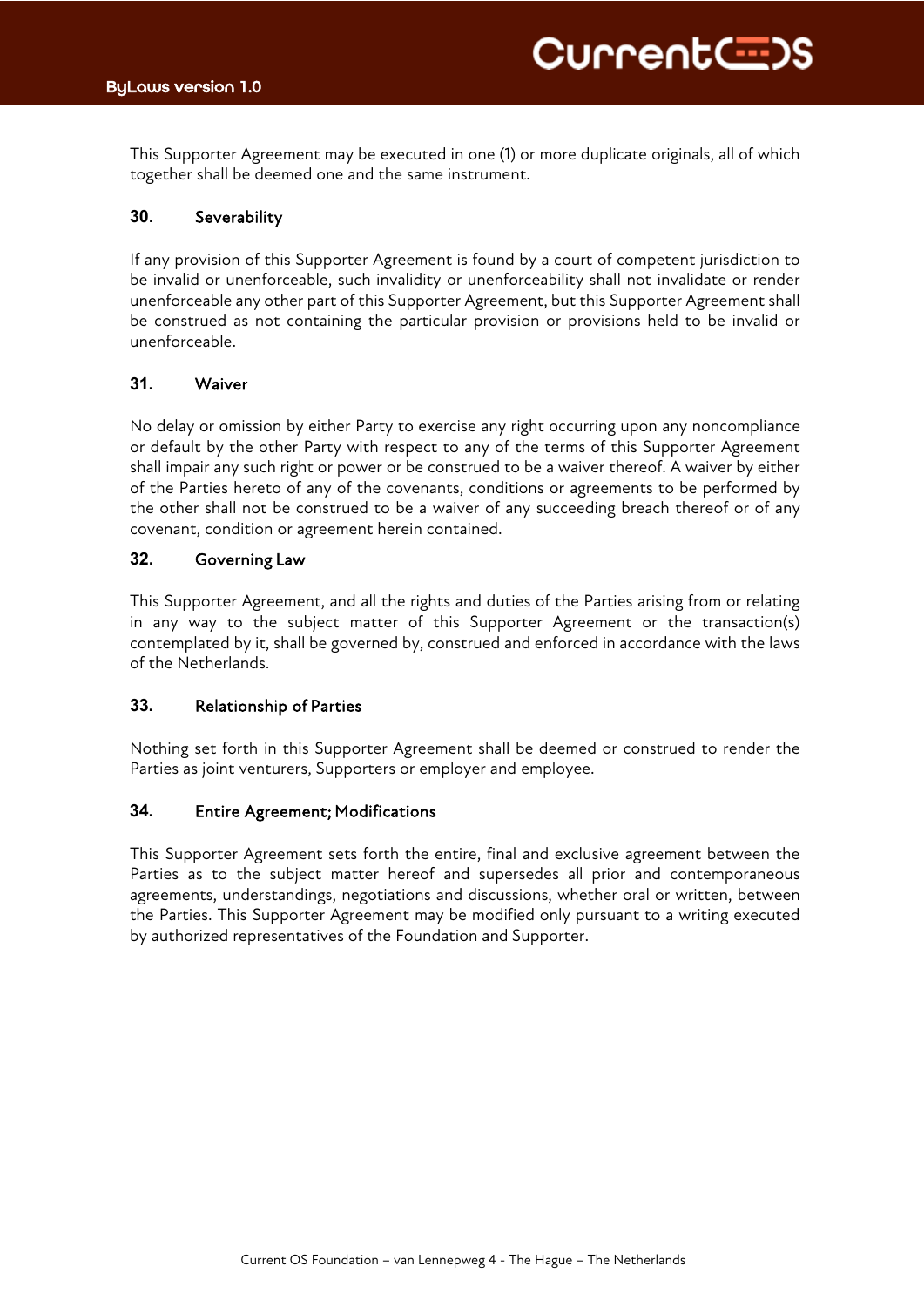

# SIGNATURE PAGE

| Date:<br>Company:<br>Name:<br>Function:                                                    | Date:<br>Company:<br>Name:<br>Function:                                                      |
|--------------------------------------------------------------------------------------------|----------------------------------------------------------------------------------------------|
|                                                                                            |                                                                                              |
|                                                                                            |                                                                                              |
| Date:<br>Stichting Current/OS:<br>Entity:<br>Yannick Neyret<br>Name:<br>Function: Chairman | Date:<br>Entity:<br>Stichting Current/OS:<br>Michiel Arnoldy<br>Name:<br>Function: Secretary |
|                                                                                            |                                                                                              |

Annex I

Sign up Fee: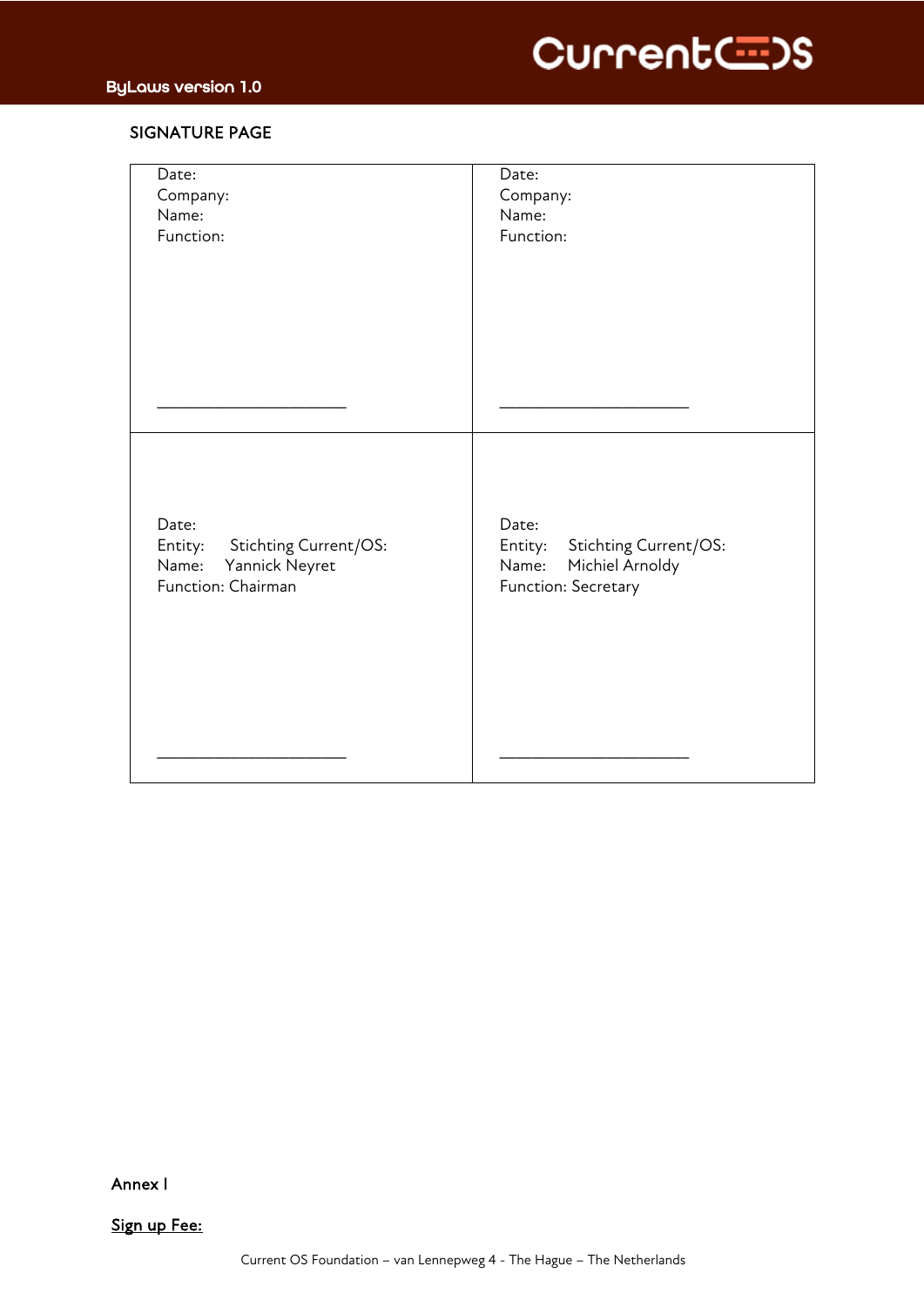To cover the initial registration costs, the sign-up fee is set at five hundred Euro (500,- Euro).

# Annual Contribution:

The annual contribution for the first two (2) years as a Supporter is set at Euro 5.000,- (five thousand Euro).

For Supporters with less than 250 full time employees at the moment of entering into this Agreement, a fifty percent (50%) discount is granted.

Supporters only wishing to make use of the logo, whilst respecting the Terms and Conditions for this usage, as defined by the Foundation will be granted, a one hundred percent (100%) discount for the first two (2) years. The Terms and Conditions for the use of the logo can be found on the website www.cos.foundation.

As of year three (3):

- The contribution will follow the then applicable fee structure as published on the website of the Foundation.
- When Supporter, at the beginning of a calendar year, has less than 250 full time employees it will be granted a 50% discount on the annual contribution for Supporters as published on the website of the Foundation.
- The discount granted to a Supporter only wishing to make use of the logo, whilst respecting the Terms and Conditions for the use of the logo, will also be published on the website of the Foundation.

# Specific and additional Rights and Obligations

Supporters shall:

- (i) Upon entering into the Supporter Agreement by Supporter and the Foundation and the payment of the appropriate contribution, Supporter shall hold the status of a Supporter of the Foundation for a period of twelve (12) months commencing on the acceptance date.
- (ii) In addition to being listed on the website of the foundation as a Supporter, has the opportunity to be invited to any of the Committees as a contributor.
- (iii) Have access to specialized fairs and exhibitions.
- (iv) Have the right of use of the Current/OS logo on its website and in any other media it desires to make use of, after approval by the Marketing Committee of the Foundation. The Supporter will remove any communication carrying the the name of the Foundation as well as the Current/OS logo immediately when such is demanded by the same Marketing Committee. As of that same moment the Foundation will stop making use of the name and the logo of the Supporter.
- (v) The Current/OS logo can only be used on technical documentation after approval by a certified Expert. Certified Experts are individuals certified by the Technical Committee of the Foundation for their specific expertise.
- (vi) Participation in the Foundation: Experts under contract of a Supporter can be invited to any of the Committees as a contributor

The Supporter acknowledges that Supporter status is conferred on an annual basis and that any renewal of participation, or in the case of a special assessment, continuation of participation, is contingent upon payment of the applicable dues. If Supporter fails to pay the applicable annual or special assessment dues when required: (i) Supporter's status in the Foundation will not be